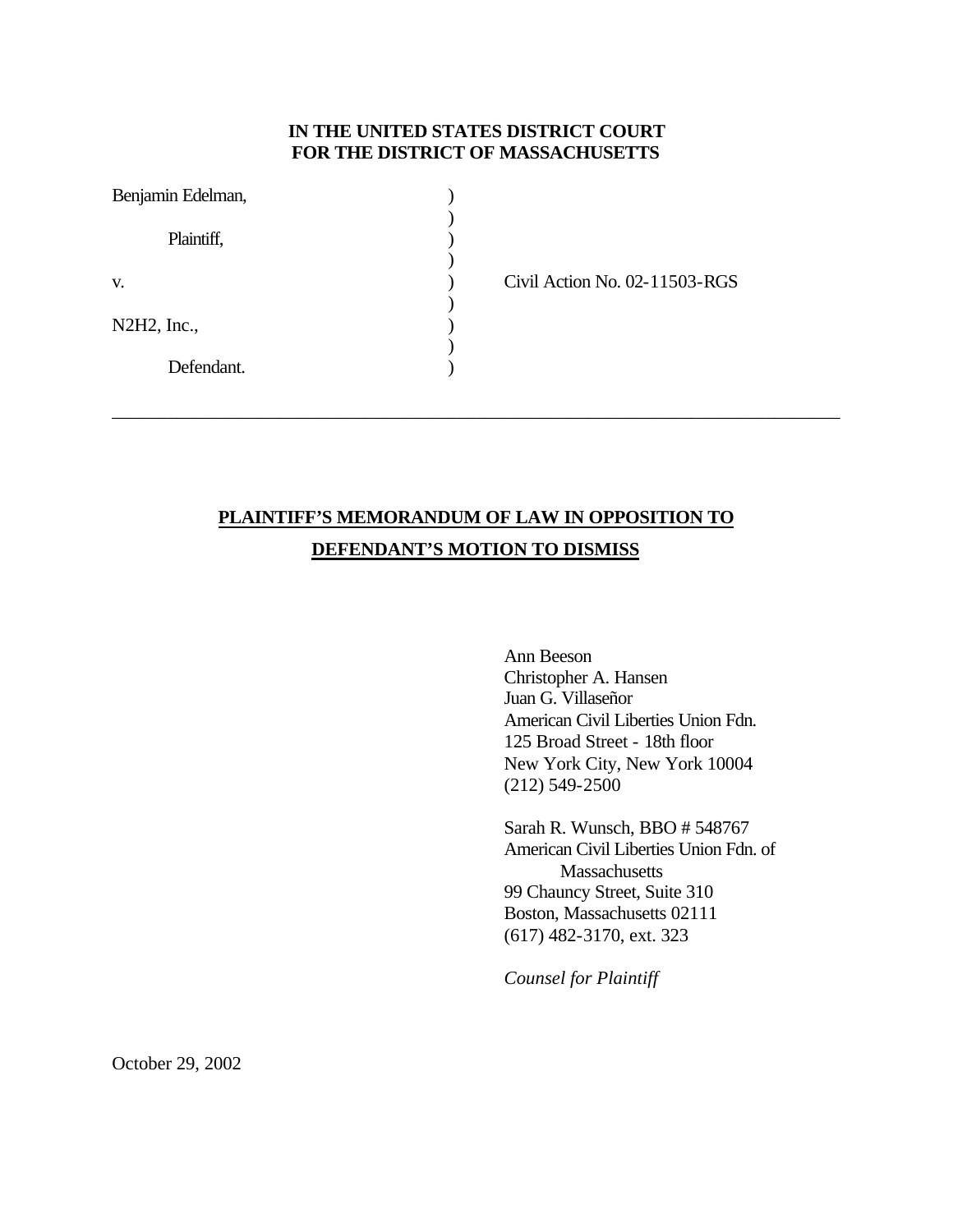| I.   |                                                                                                                                  |
|------|----------------------------------------------------------------------------------------------------------------------------------|
| II.  |                                                                                                                                  |
|      |                                                                                                                                  |
|      | B. The Effectiveness of N2H2's Blocking Program is a Legitimate Area of                                                          |
|      |                                                                                                                                  |
|      |                                                                                                                                  |
| III. |                                                                                                                                  |
|      |                                                                                                                                  |
|      | B. Edelman Has Standing to Seek Declaratory Relief to Clarify His Legal                                                          |
|      | C. Edelman Has Standing Because His First Amendment Rights Are                                                                   |
|      | Edelman Intends to Engage in Constitutionally Protected Speech and<br>1.<br>Research That Is Proscribed by Applicable Statutes15 |
|      | a.                                                                                                                               |
|      | $\mathbf{b}$ .                                                                                                                   |
|      | $\mathbf{c}$ .                                                                                                                   |
|      | 2. Edelman Faces a Credible Threat of Enforcement from N2H219                                                                    |
| IV.  |                                                                                                                                  |

# **TABLE OF CONTENTS**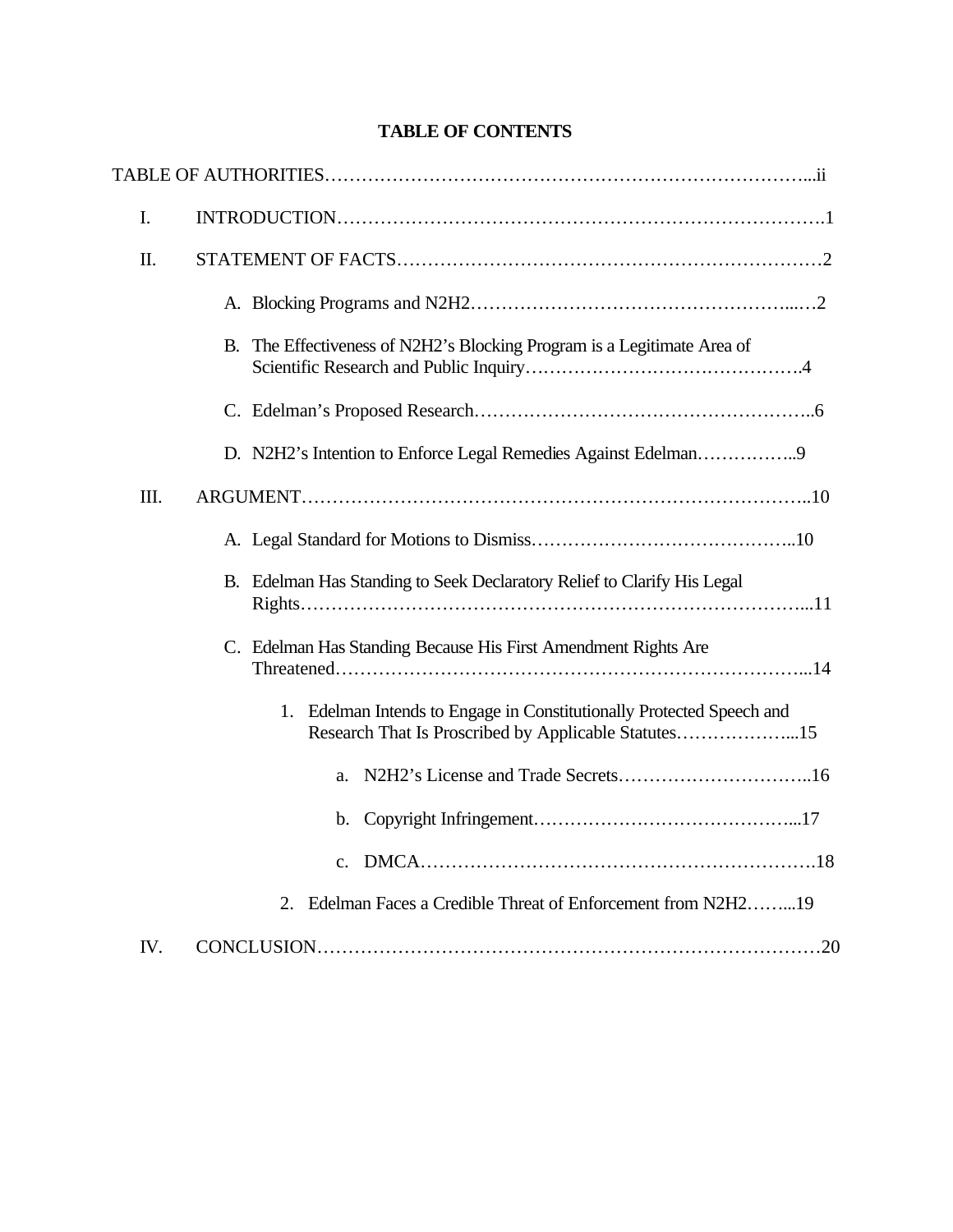# **TABLE OF AUTHORITIES**

| Cases                                                                                                    |
|----------------------------------------------------------------------------------------------------------|
|                                                                                                          |
|                                                                                                          |
| American Charities for Reasonable Fundraising Regulation, Inc. v. Pinellas County, 221 F.3d              |
|                                                                                                          |
| American Library Ass'n, Inc. v. United States, 201 F. Supp. 2d 401 (E.D. Pa. 2002)  passim               |
|                                                                                                          |
|                                                                                                          |
|                                                                                                          |
|                                                                                                          |
|                                                                                                          |
| Caribbean Int'l. News Corp. v. Fuentes Agostini, 12 F. Supp. 2d 206 (D.P.R. 1998)  19                    |
| Citizens for Responsible Government State Political Action Comm. v. Davidson, 236 F.3d 1174              |
| Commodity Trend Serv., Inc. v. Commodity Futures Trading Com'n, 149 F.3d 679 (7 <sup>th</sup> Cir. 1998) |
|                                                                                                          |
|                                                                                                          |
| Duke Power Co. v. Carolina Envtl. Study Group, Inc., 483 U.S. 59 (1978)  13                              |
| DVD Copy Control Ass'n v. Bunner, 113 Cal. Rptr. 2d 338 (Cal. Ct. App. 2002)  16, 17                     |
|                                                                                                          |
| Ernst & Young v. Depositors Economic Protection Corp., 45 F.3d 530 (1 <sup>st</sup> Cir. 1995)  13       |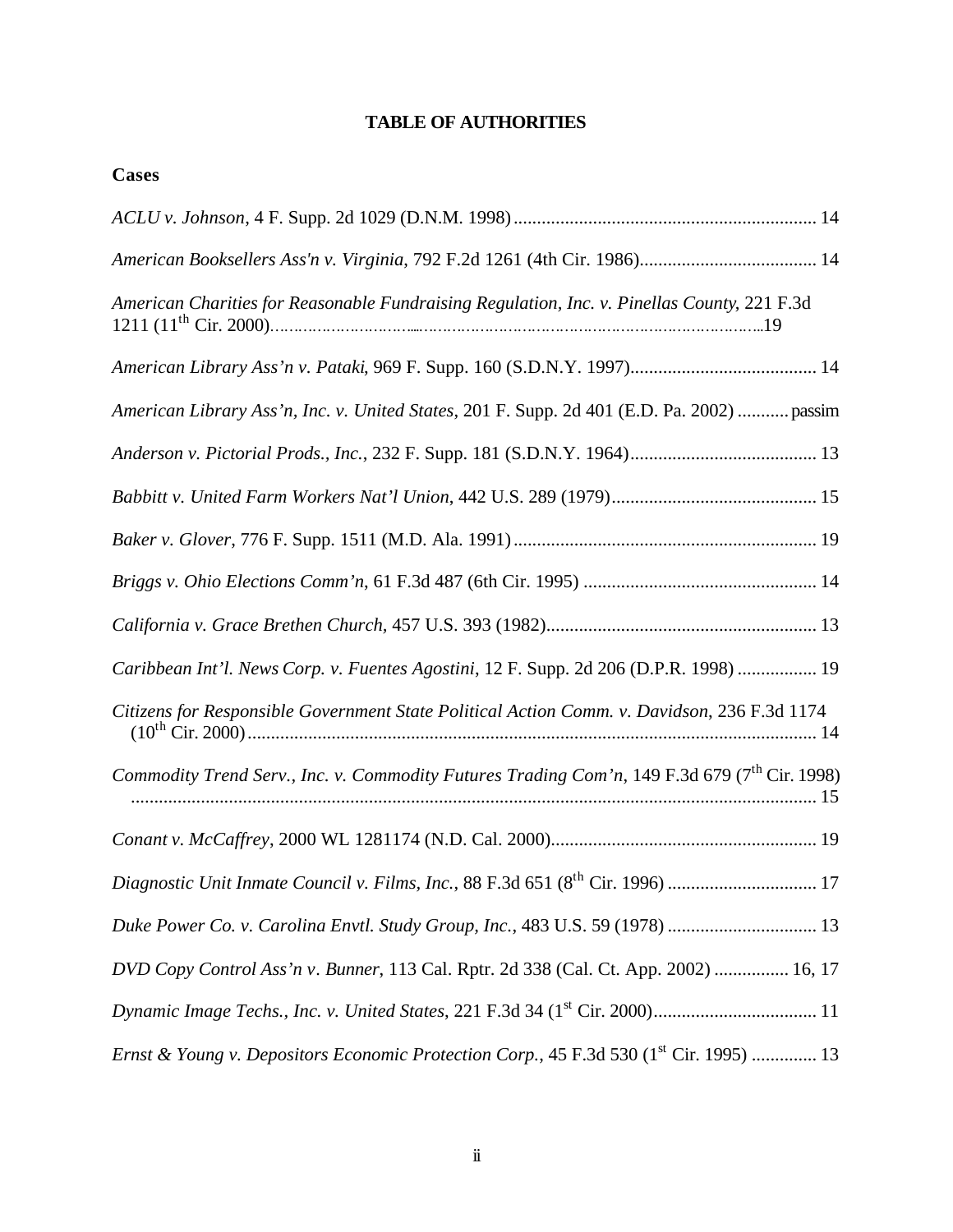| New Hampshire Right to Life Pol. Action Comm. v. Gardner, 99 F.3d 8 (1st Cir. 1996)       |
|-------------------------------------------------------------------------------------------|
|                                                                                           |
|                                                                                           |
|                                                                                           |
|                                                                                           |
|                                                                                           |
| Playboy Enter. Group, Inc. v. United States, 945 F. Supp. 772 (D. Del. 1996)  14          |
| Presbytery of New Jersey of Orthodox Presbyterian Church v. Florio, 40 F.3d 1454 (3d Cir. |
|                                                                                           |
|                                                                                           |
| Rhode Island Med. Soc'y v. Whitehouse, 66 F. Supp. 2d 288 (D.R.I. 1999) 16                |
|                                                                                           |
|                                                                                           |
|                                                                                           |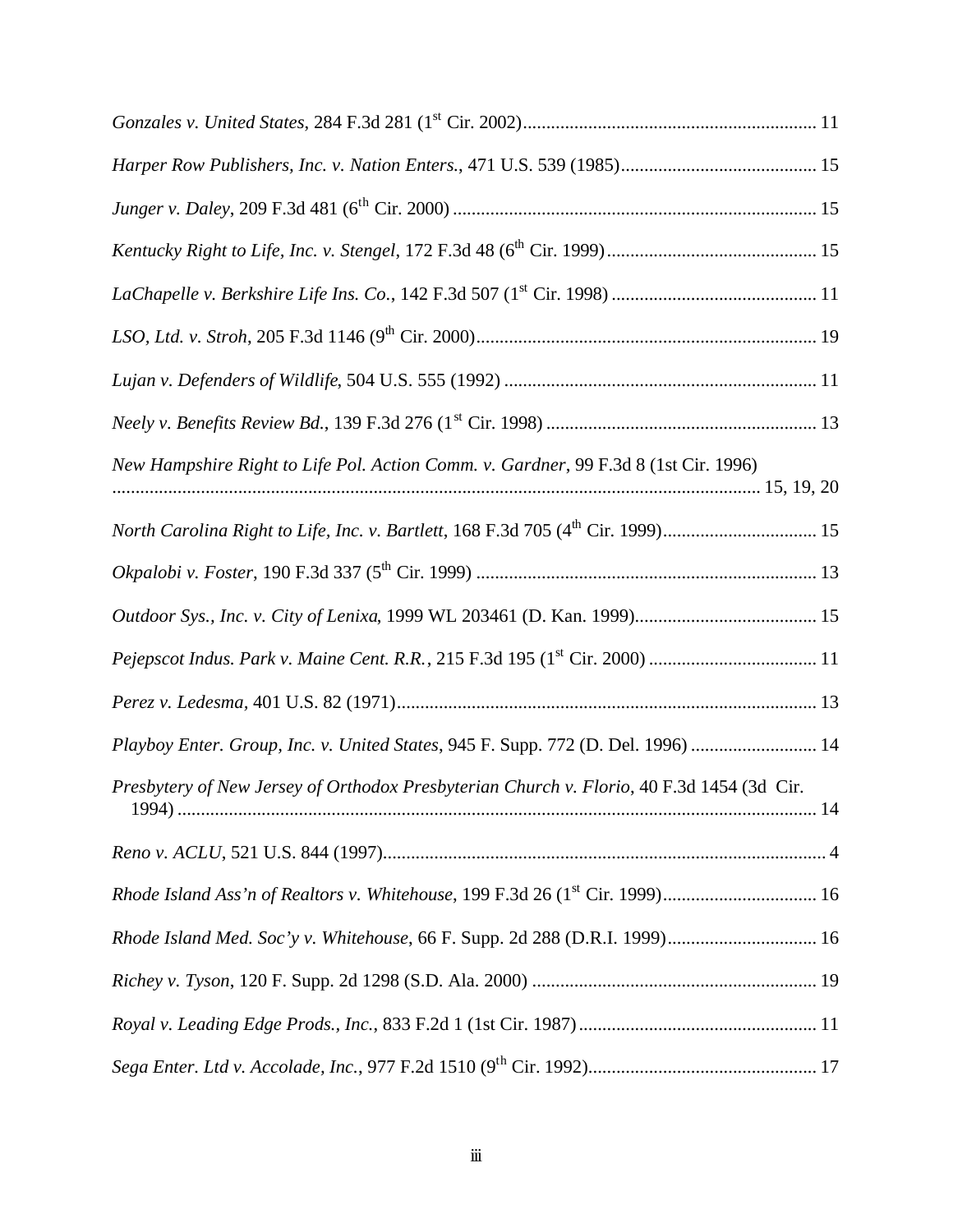| Valley Forge Christian Coll. v. Americans United for Separation of Church and State, 454 U.S. |
|-----------------------------------------------------------------------------------------------|
|                                                                                               |
| Virginia v. American Booksellers Ass'n, Inc., 484 U.S. 383 (1988)  14, 16, 20                 |
|                                                                                               |
|                                                                                               |

# **Statutes**

# **Legislative Materials**

|--|--|--|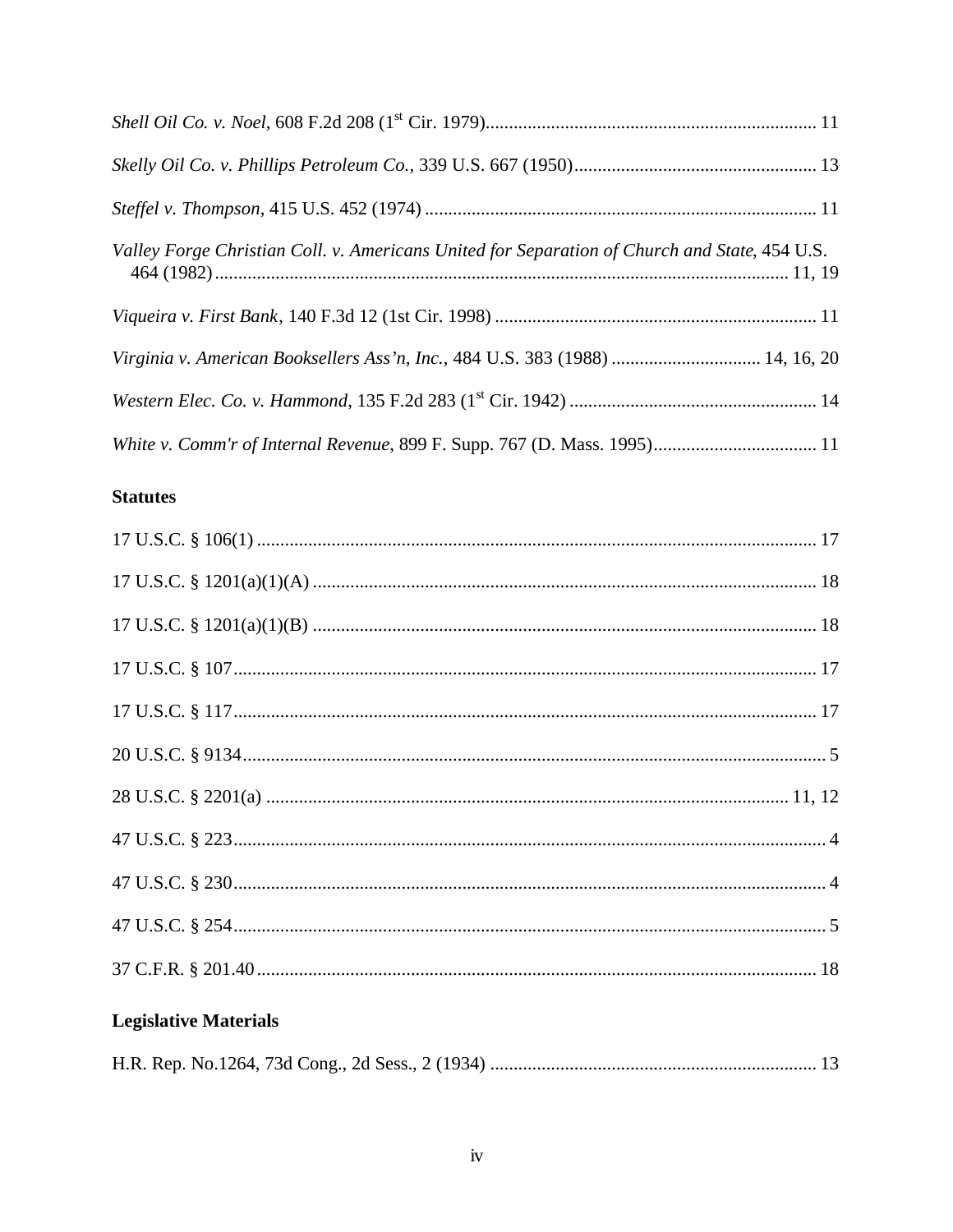|--|--|--|--|--|--|--|--|

# **Other Authorities**

| Pamela Samuelson & Suzanne Scotchmaker, The Law and Economics of Reverse Engineering, |  |
|---------------------------------------------------------------------------------------|--|
|                                                                                       |  |

Wright & Miller, FEDERAL PRACTICE & PROCEDURE § 2761 (3d ed. 2002)……………...………….14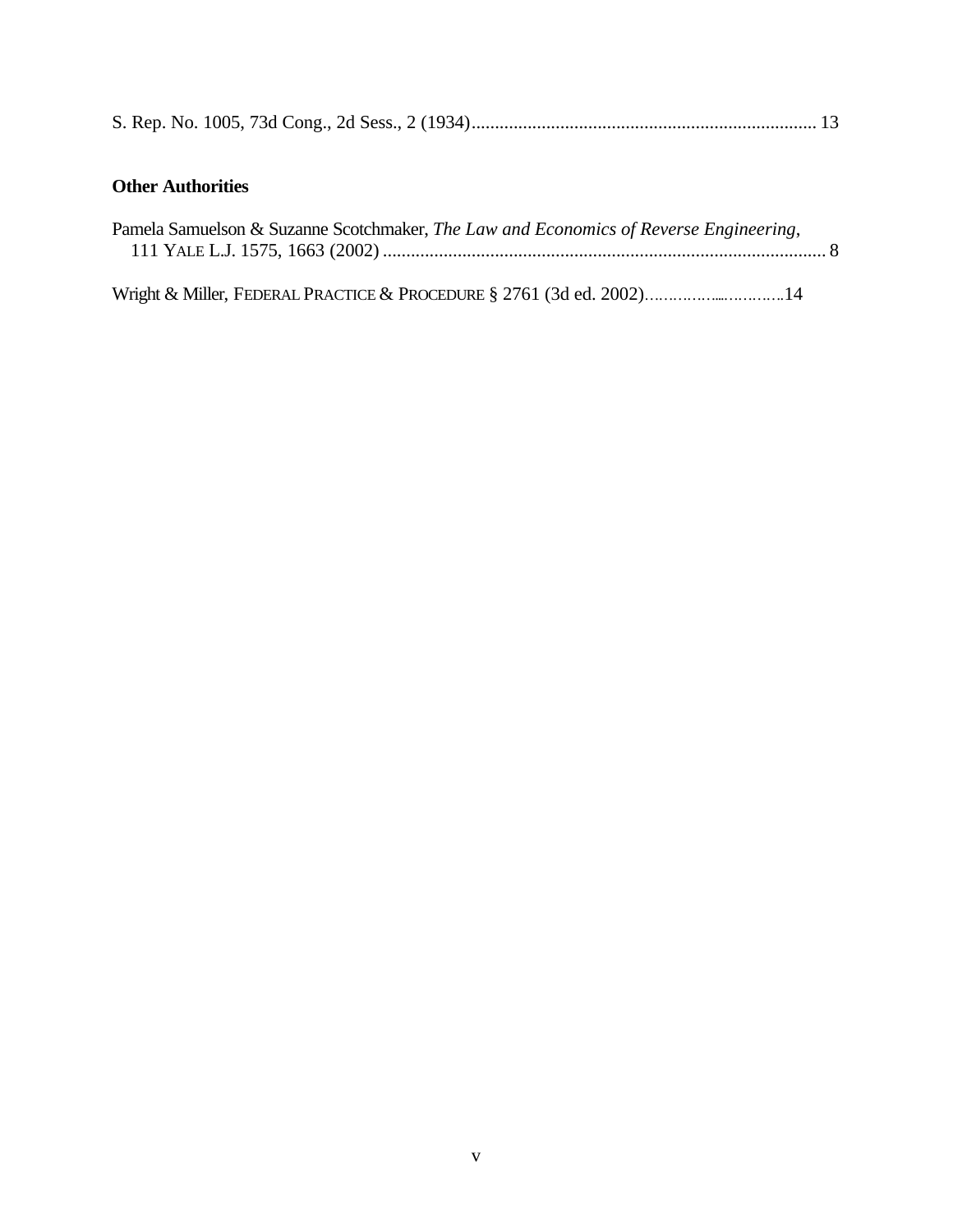### **I. INTRODUCTION**

Plaintiff Benjamin Edelman ("Edelman"), a computer researcher, filed this action under the Declaratory Judgment Act ("DJA") to establish his First Amendment and fair use rights to examine, analyze and publish research about a controversial Internet content blocking program manufactured by defendant N2H2, Inc. ("N2H2"). No doubt fearful that Edelman's research will expose fundamental flaws in its program, N2H2 has publicly declared in its latest 10-Q report that it will pursue all legal remedies against Edelman should he go forward with the specific research he proposes. *See* Exhibit 1. Remarkably, N2H2 has nevertheless filed a motion to dismiss this case, arguing that Edelman lacks standing to bring the challenge because he has not yet conducted the research. But by stating unequivocally that the research would violate the laws Edelman seeks to clarify, N2H2 has conceded that the current controversy is concrete and that harm to Edelman is imminent should he proceed. The DJA was enacted specifically to allow litigants such as Edelman to "clarify legal rights and obligations before acting upon them" and risking civil and possibly criminal liability. In addition, Edelman clearly has standing to seek relief from the ongoing chilling effect on his constitutionally protected scientific research and publications.

N2H2's blocking program is designed to prevent access to certain Web sites categorized as objectionable. Complaint at ¶ 2. Several studies have documented serious flaws in N2H2's blocking program and in similar programs. *Id.* Edelman conducted one of these studies, which was recently relied upon as expert testimony by a federal district court. *See American Library Ass'n, Inc. v. United States*, 201 F. Supp. 2d 401 (E.D. Pa. 2002), *Sup. Ct. appeal filed*, 71 U.S.L.W. 3177 (Sept. 6, 2002) (striking down a federal law that mandates blocking programs in public libraries). Because N2H2 refuses to disclose its full list of blocked sites to the public, all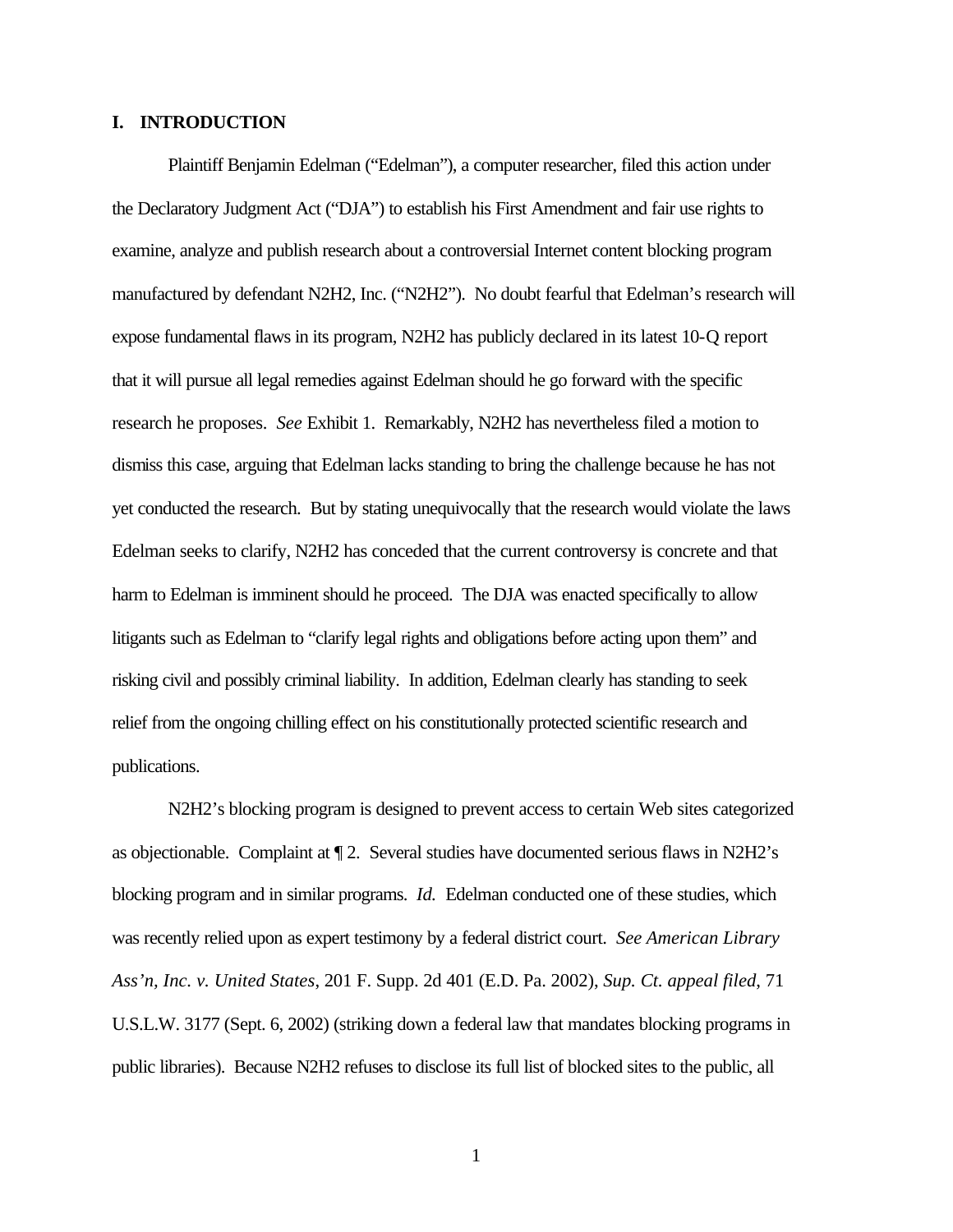studies of the program have been necessarily limited. Complaint at ¶ 2. Edelman specifically asked N2H2 for a copy of the list for research purposes, which N2H2 refused to provide. *Id.* The public has a strong interest in understanding the strengths and weaknesses in Internet blocking programs, which are used by many public schools, libraries and other government agencies around the world. *Id.* Yet Edelman's proposed research, which should be fully protected by the First Amendment, puts him at risk of liability under the Digital Millennium Copyright Act ("DMCA"), the Copyright Act, state trade secrets law, and N2H2's nonnegotiable license. *Id.*

This case presents novel issues of constitutional significance: a) the application of certain provisions of the DMCA to restrict constitutionally protected computer research and innovation; b) the enforcement of a software license that severely restricts constitutionally protected computer research and innovation, in conflict with federal intellectual property law; and c) the public's right to know what Web sites are blocked by Internet content blocking programs that are increasingly mandated by governments. *Id.* at ¶ 2. As discussed fully below, because Edelman clearly has standing to seek declaratory and injunctive relief so that he may proceed with his research absent a threat of liability, the motion to dismiss should be denied.

#### **II. STATEMENT OF FACTS**

#### **A. Blocking Programs and N2H2**

N2H2 develops, markets and licenses a type of computer program that, when installed on a computer that can access the Internet, blocks access to Web sites that N2H2 categorizes as objectionable.Complaint at ¶ 15.N2H2's blocking program, and similar programs offered by other vendors, typically operate in the following manner. If a blocking program is operating on a computer, the blocking program prevents the user from accessing content that has been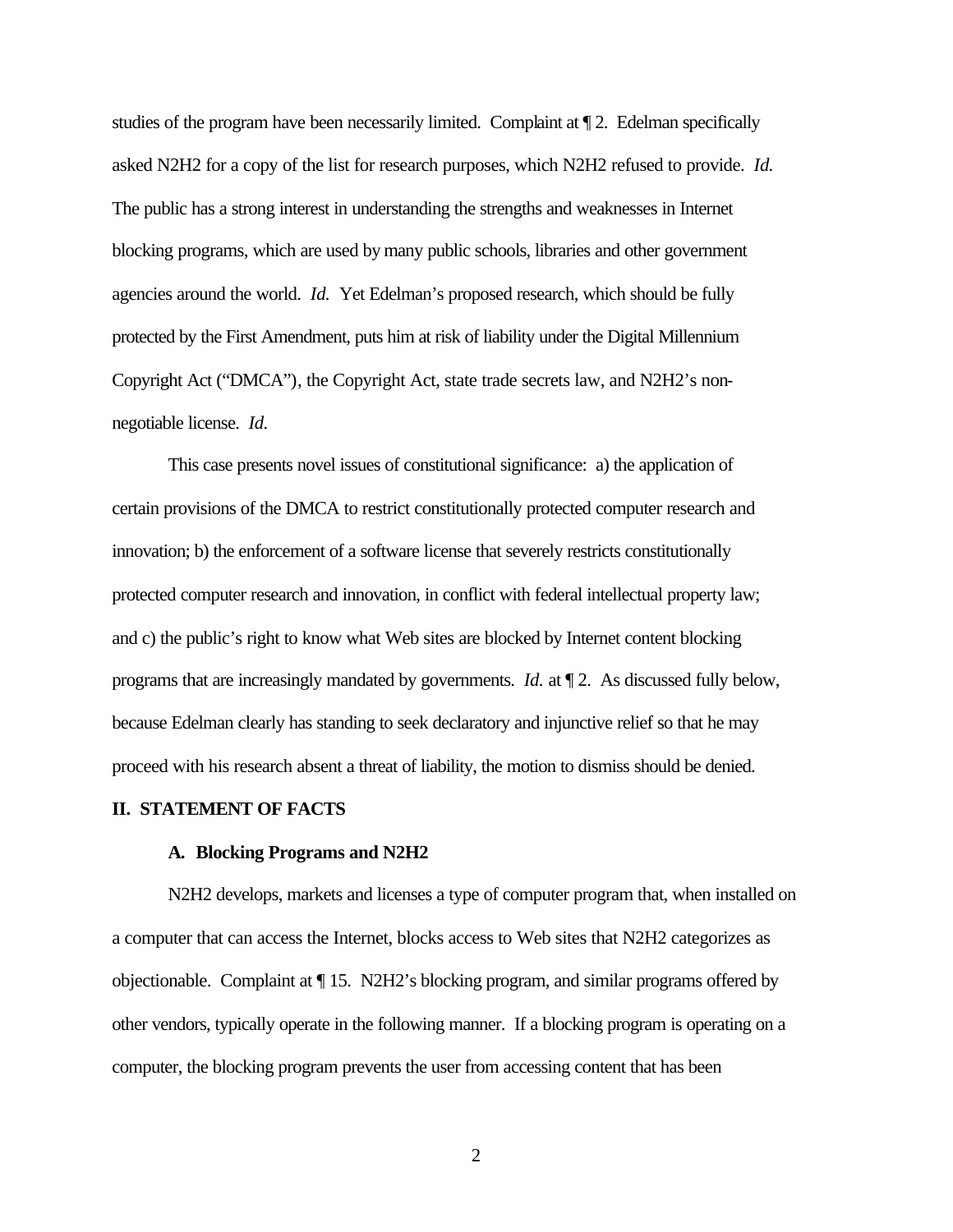categorized by the program's vendor. *Id*. at ¶ 16*.*Upon attempting to access a blocked site, the blocking program presents the user with a screen indicating that access to the requested site has been denied by the blocking program. *Id.* The program's list of sites to block, or "block list," is embodied in a software file distributed as part of the blocking program and can contain hundreds of thousands of Web sites representing millions of pages of Web content. *Id.* Moreover, each Web site contained in the block list has been placed into one or more categories of content, or blocking categories. N2H2's blocking categories include "Adults Only," "Drugs," "Gambling," "Hate/Discrimination," "Nudity," "Pornography," "Profanity" and "Sex." *Id.* at ¶ 17.N2H2 compiles or "harvests" its list of blocked sites according to category definitions, by collecting a database of Web sites that potentially fall within its blocking category definitions. *Id.* Each Web site on a block list is placed into one of the categories, and blocking program customers can choose what type of content they want to block by enabling particular blocking categories. *Id*. at ¶ 18.

N2H2 considers the contents of its block list, and the methods used to develop it, to be proprietary trade secrets. *Id.* at ¶ 24. N2H2 only distributes the block list in an encrypted form, so users of the program cannot know in advance what sites will be blocked. *Id.* Since there is no way for the public to review the overall accuracy of the secret block list, N2H2 has repeatedly overestimated the effectiveness of its product, ignoring numerous studies documenting its flaws.<sup>1</sup> For example, N2H2's Web site maintains that it has "the most effective" blocking list of Web sites, relying on a study commissioned for the United States Department of Justice by eTesting Labs as evidence in the *American Library* case. Yet, the *American Library* court specifically

<sup>1</sup> *See, e.g.*, *Mandated Mediocrity: Blocking Software Gets a Failing Grade* (visited on Oct. 28, 2002) http://www.peacefire.org/censorware/BESS/MM. Congress itself has commissioned studies that have documented how blocking programs erroneously block many Web sites. *See, e.g*., YOUTH, PORNOGRAPHY, AND THE INTERNET (Dick Thornburgh & Herbert S. Lin, eds. 2002), *available at* http://bob.nap.edu/html/youth\_internet/; *COPA Commission Report to Congress,* October 20, 2000, *available at* http://www.copacommission.org/report/.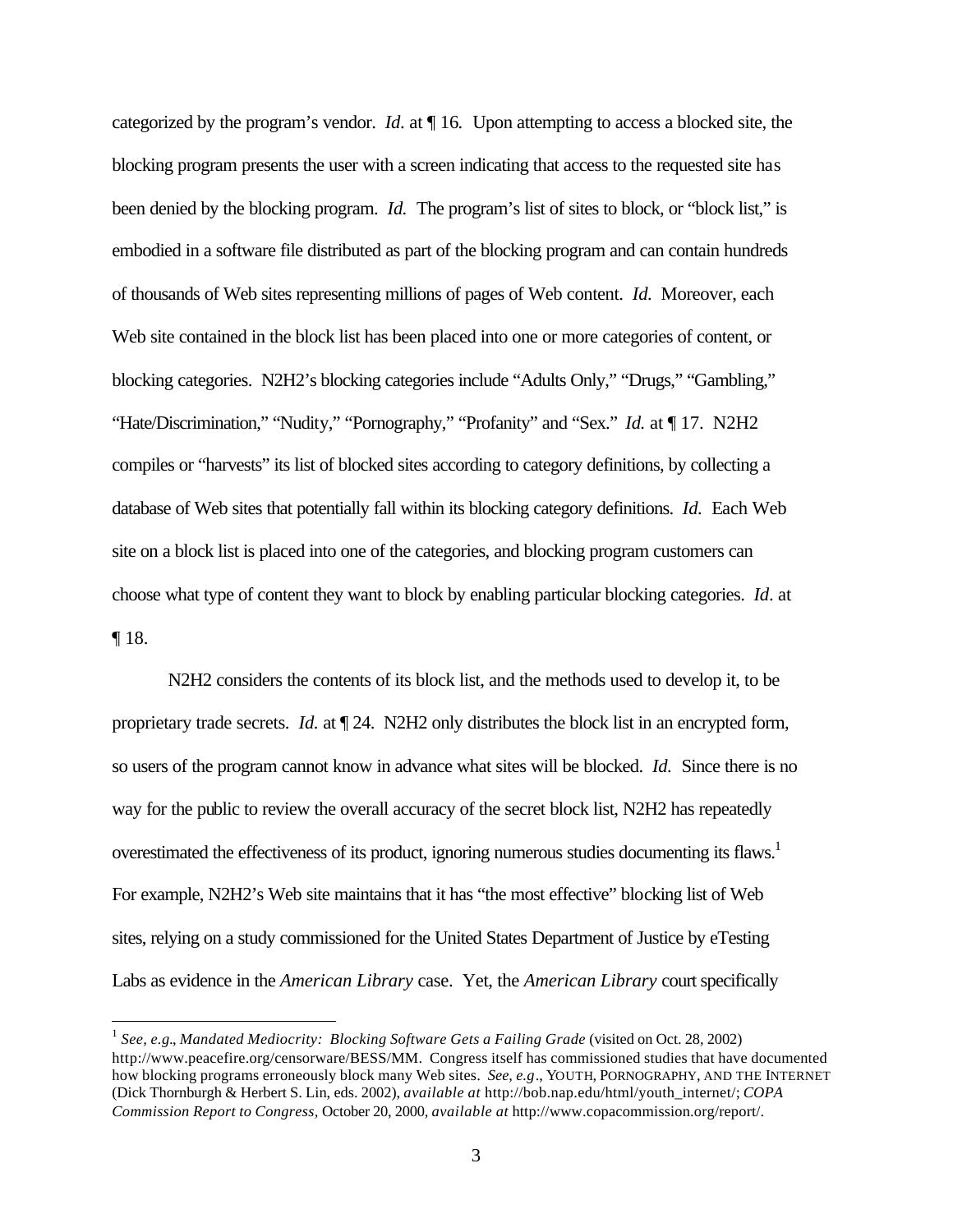discounted the flawed eTesting Labs study of N2H2, noting that it has "little probative value because of the methodology used to select the sample universe of Web sites to be tested." 201 F. Supp. 2d at 438. Further, the court's findings of fact clearly show the degree of defectiveness and imprecision of N2H2's blocking software. In addition, although N2H2 contends that its staff updates the block list daily, the *American Library* court found this was false because "[o]f the Web sites [incorrectly] blocked by N2H2 in ... October 2001, *55.10% remained blocked* when tested ... March 2002." *Id.* at 443 n.16 (emphasis added). Finally, though N2H2 advertises its blocking program as "CIPA compliant," the *American Library* court held that no program was capable of distinguishing between protected and unprotected speech. That information is also excluded from N2H2's Web site and public filings.<sup>2</sup>

### **B. The Effectiveness of N2H2's Blocking Program is a Legitimate Area of Scientific Research and Public Inquiry**

The availability of sexually explicit speech on the Internet is a hotly debated issue of public concern, as evidenced by the United States Congress' repeated attempts to regulate it. *See, e.g.,* the Communications Decency Act ("CDA"), 47 U.S.C. § 223 *et seq*. (criminalizing indecent speech on the Internet); the Child Online Protection Act ("COPA"), 47 U.S.C. § 231 *et. seq.* (criminalizing "harmful to minors" speech on the Web). Blocking programs are designed to prevent access to sexually explicit and other content on the Internet. *See Reno v. ACLU*, 521 U.S. 844, 854-55 (1997) (suggesting that such programs may be of some use to parents in the home); 47 U.S.C. § 230 (requiring all Internet Service Providers to inform customers of the

 $2$  Although not relevant in a motion to dismiss, N2H2's motion wrongly asserts that the public release of block lists has harmed other blocking software companies. Net Nanny did not file for bankruptcy because its block list was public, but because it incurred "over three million in liabilities resulting from electronic commerce initiatives in 1999-2000." *Net Nanny's Reorganization Plan Approved by Court* (Oct. 10, 2002)

http://www.netnanny.com/press/proposal-notice-08282002.pdf. Likewise, Cyber Patrol, a division of Mattel, Inc., was sold in June 2000 to SurfControl for a record \$100 million, four months after the release of its list. *Internet Strategies for Education Markets*, THE HELLER REPORT , Sept. 1, 2001; *Hack Attack Warrants Full Court Press*, PR NEWS, Aug. 20, 2001; *SurfControl PLC - 1st Quarter Results*, REG. NEWS SERV., Oct. 17, 2000 (announcing record returns ending August 2000).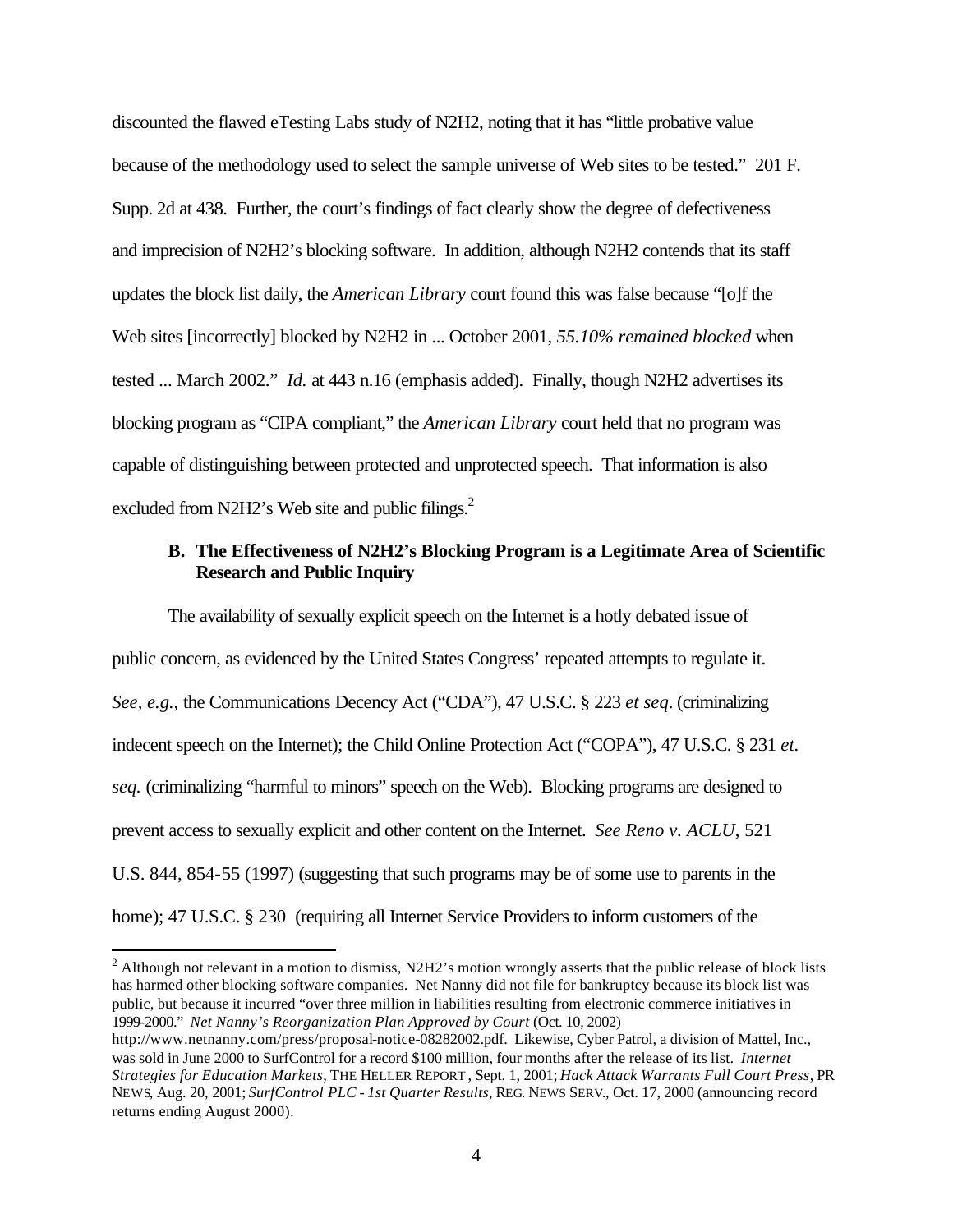availability of blocking programs). In 2000, Congress passed the Children's Internet Protection Act ("CIPA"), which mandates that public libraries and public schools receiving certain federal funds install blocking programs on all of their computer terminals in order to block access to speech that is obscene, harmful to minors, or child pornography.<sup>3</sup> 20 U.S.C. § 9134 and 47 U.S.C. § 254.

Because blocking programs inevitably block access to protected speech while failing to prevent access to illegal speech, a three-judge panel recently held that the library provisions of CIPA are an unconstitutional restriction on protected speech. Complaint at ¶ 28 (citing *American Library,* 201 F. Supp. 2d 401). In reaching its decision, the court relied in part on Edelman's expert testimony on overblocking. *Id.*

The CIPA provisions requiring use of blocking programs in public schools have not been challenged and are currently in force at schools around the country. Complaint at ¶ 29. According to the National Center for Education Statistics, over 65,000 public schools used some sort of blocking program in the year 2000. *Id.* N2H2's 2001 Annual Report and other promotional materials on N2H2's Web site state that over 40% of those schools (attended by over 16 million students) currently use N2H2's program, making N2H2 the leader in the education market. *Id.* N2H2 advertises its blocking program as being "CIPA compliant." *Id.*

As Edelman's own research has shown, several other national governments require their citizens to use blocking software. *Id.* at ¶ 26 (citing http://cyber.law.harvard.edu/filtering/). China, Saudi Arabia, the United Arab Emirates, and other countries route all Internet traffic through commercially purchased or privately created blocking programs, in order to block their

<sup>3</sup> The press has also reported extensively on issues raised by Internet blocking programs. *See, e.g.*, Joel Brown, *The Web Browser: Feds Requiring Blocking-software is the Real Violation*, BOSTON HERALD, June 16, 2002, at A14; Steven J. Vaughan-Nichols, *Filtering the Web for Children*, WASH. POST, May 5, 2002, at H07; Stephen Chapman, *Internet Blocking is for Blockheads*, ORLANDO SENTINEL, Jan. 3, 2001, at A11; David McGuire, *More Libraries Filtered in 2001*, NEWSBYTES, Jan. 9, 2002.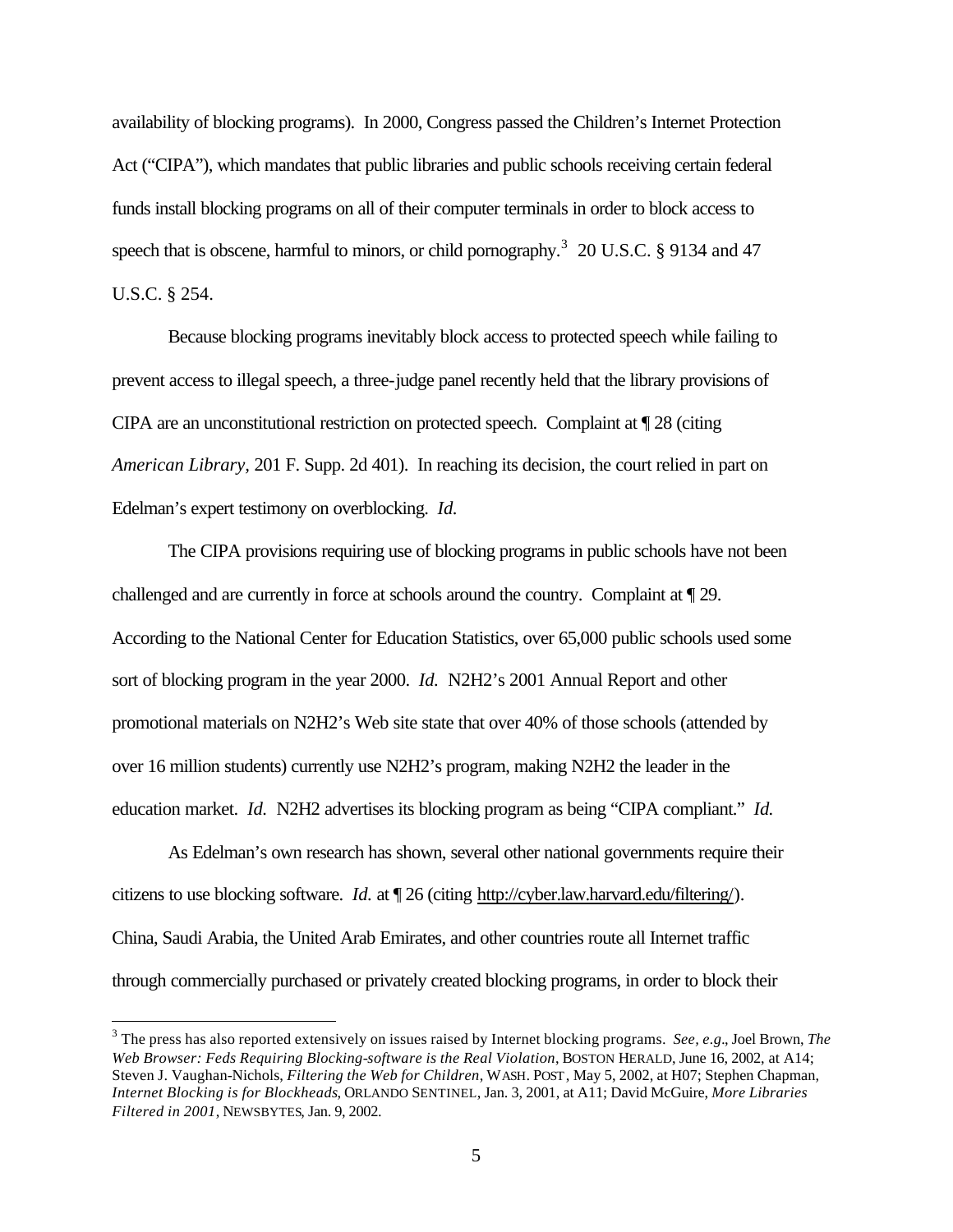citizens from accessing religious or political speech on the Web that the governments dislike. *Id.* N2H2 is one of the blocking program vendors currently competing for the contract to supply Saudi Arabia with blocking technology. *Id.*

The ability of literally millions of students, library patrons, and citizens around the world to access protected speech on the Internet is dependent on the accuracy of N2H2's block list. Complaint at ¶ 29. Yet because N2H2 refuses to make its block list available to the public, there is currently no study that fully documents the accuracy of the program, and no meaningful quantitative analysis of the list's accuracy, comprehensiveness, or bias. *Id.* at ¶ 30.

#### **C. Edelman's Proposed Research**

Edelman has worked as a freelance technology consultant and on Internet technology issues for the past eight years, serving a variety of individual clients, small businesses and nonprofit organizations. Complaint at ¶ 33. Edelman currently works as a researcher at Harvard Law School's Berkman Center for Internet & Society, and is a first-year student at Harvard Law School. *Id.* Edelman's professional experience as a consultant includes substantial participation in technology-related litigation in federal court. Edelman provided expert testimony in *NFL v. TVRADIONOW Corp.*, an action in the Western District of Pennsylvania, about Web server log analysis and Internet retransmission of television content, and also prepared an expert declaration in *Washingtonpost.Newsweek Interactive Co., LLC v. The Gator Corp.*, an action in the Eastern District of Virginia. *Id.* at ¶ 34.

Edelman was qualified as an expert and offered testimony concerning the effectiveness of blocking programs in the *American Library* case. *Id.* at ¶ 35. The court credited Edelman's expert testimony as to the amount of erroneously blocked Web sites ("overblocking") by several Internet filtering programs, including N2H2's. 201 F. Supp. 2d at 443-45. Edelman's study was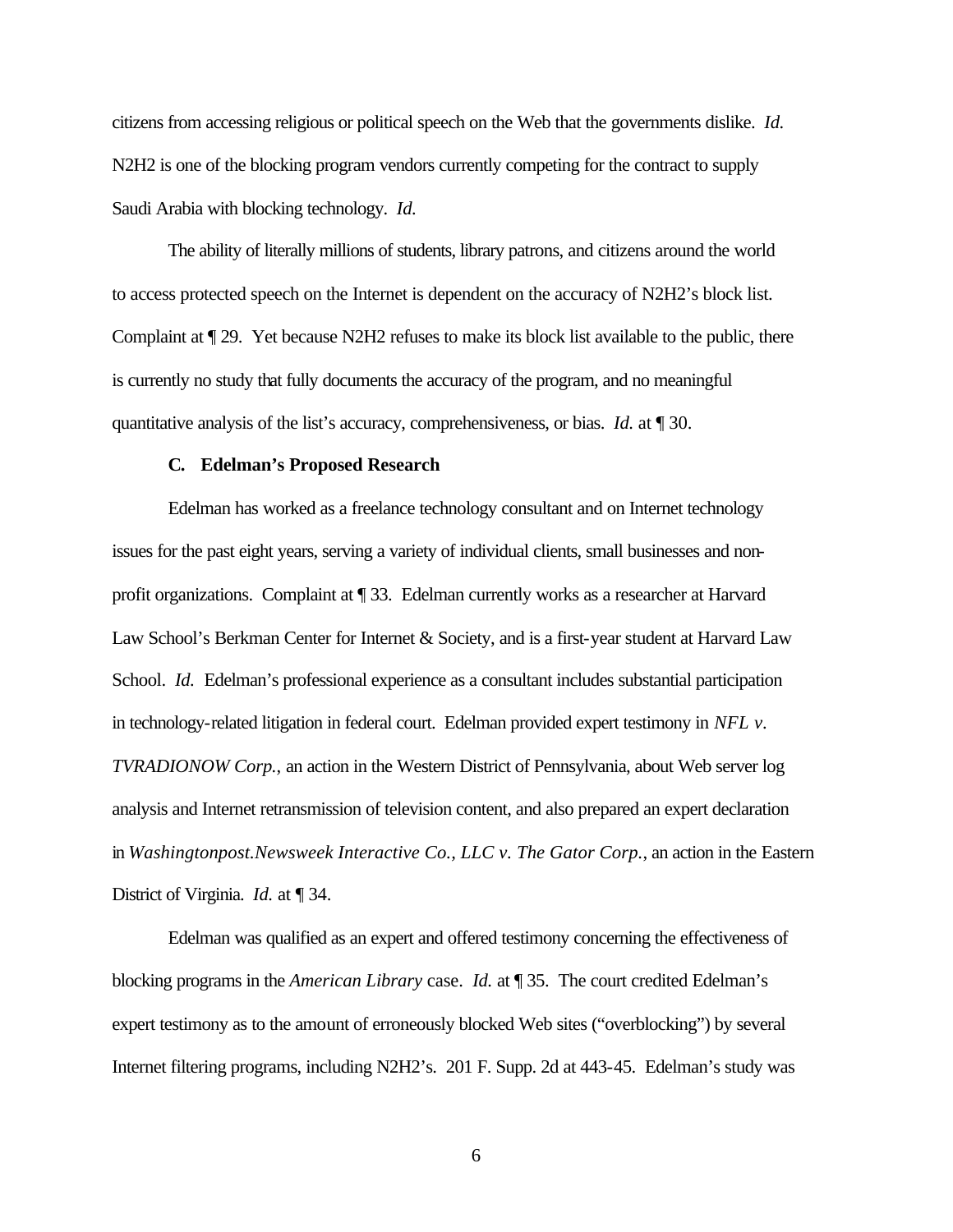necessarily limited because he lacked access to N2H2's complete database of blocked Web sites.

As the *American Library* court explained,

Edelman tested only 500,000 unique URLS out of the 4000 times that many, or two billion, that are estimated to exist in the indexable Web. Even assuming Edelman chose the URLs that were most likely to be erroneously blocked by commercial filtering programs, we conclude that many times the number of pages that Edelman identified are erroneously blocked by one or more of the filtering programs that he tested.

*Id.* at 442.

Moreover, presently no study fully documents the inaccuracy of blocking programs like N2H2's, or meaningfully performs a quantitative analysis of the block list's comprehensiveness or biases. Because N2H2 refuses to make its block list available, the remaining options for studying the program are inadequate. Complaint at ¶ 30. As the *American Library* court notes, because access to the list is prohibited, "the only way to discover which URLs are blocked and which are not blocked ... is by testing individual URLs with filtering software, or by entering URLs one by one into the 'URL checker' that most filtering software companies provide on their Web sites." 201 F. Supp. 2d at 429-30. As the court further observed, the "fundamental problem" with this approach, however, is selecting a universe of Web sites to serve as the set to be tested. *Id.* at 437. No researcher will ever be able to collect and test, in a practical and methodologically sound manner, the two billion and growing URLs on the Web. The *American Library* court thus found that all of the studies of blocking programs submitted by the parties seriously underestimate the actual amount of overblocking. *Id.* at 437-47.

 Given the ongoing use of blocking programs by schools and other customers around the world, and the strong public interest in their accuracy, Edelman now wishes to continue his study of N2H2 by researching the full block list. Complaint at ¶ 36. Because N2H2 has refused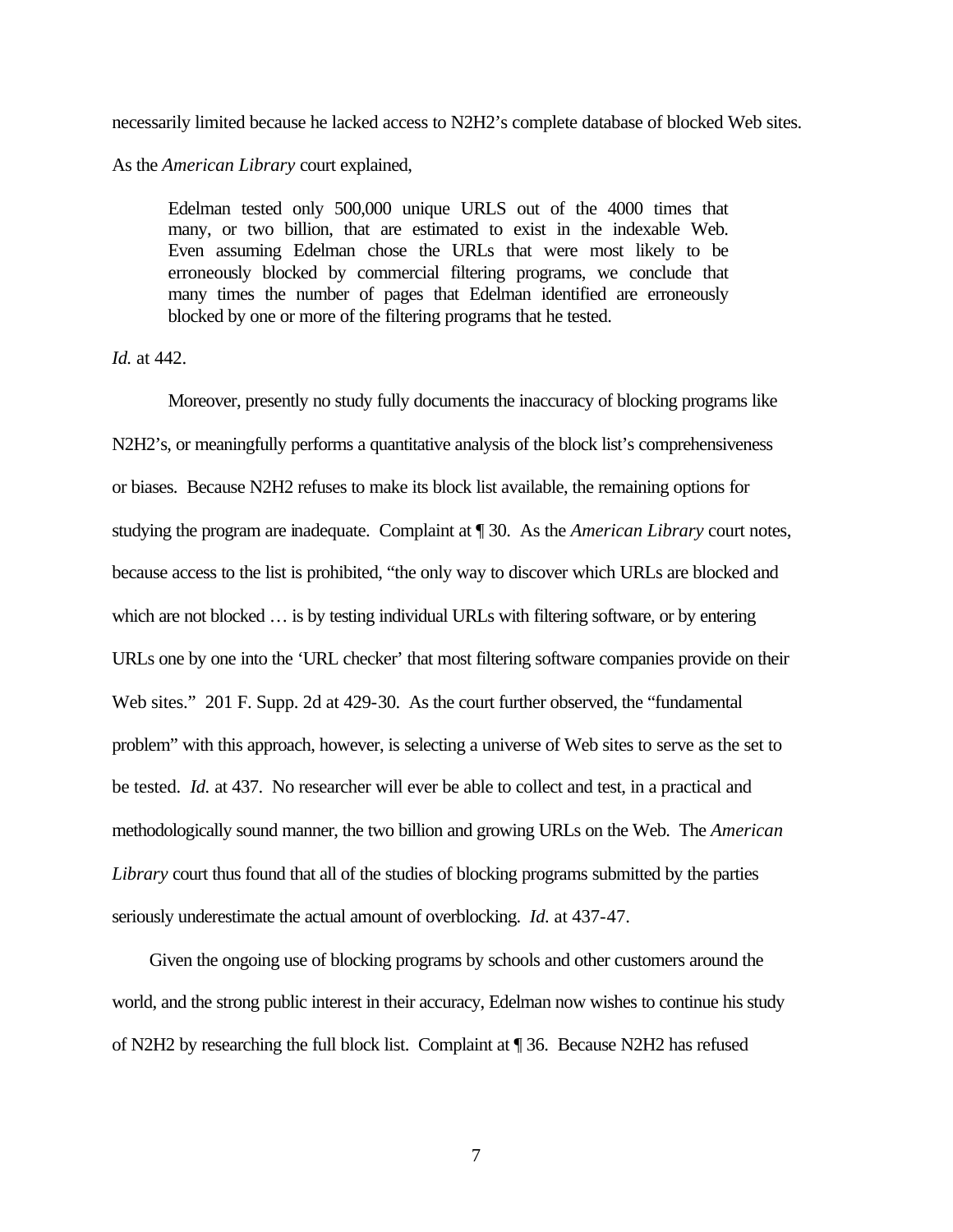Edelman's direct request for a copy of the block list, Edelman must "reverse engineer" N2H2's blocking program in order to conduct his research. *Id.* at ¶ 37. "Reverse engineering" is a process used to gain access to the functional elements of a software program in order to learn how it works. *Id.*

Edelman's proposed research will consist of five primary steps: (1) reverse engineering a licensed copy of the blocking program in order to discover what measures prevent access to and copying of the block list; (2) creating and using a circumvention tool to bypass those measures and access the block list; (3) analyzing the block list to determine its accuracy; (4) publishing the results of his analysis and the block list; and (5) distributing his circumvention tool to facilitate other fair and non-infringing uses of the block list. *Id.* at ¶ 38; *see also id*. at ¶¶ 39-50. Neither publication of the block list nor distribution of the circumvention tool will prevent proper operation of N2H2's program. *Id.* at ¶ 51. N2H2's customers will still be able to prevent users from accessing the content of sites on the block list. *Id.*

Despite recent attempts to limit reverse engineering by statute or through licensing agreements, the practice has long been accepted in the scientific and computer research communities. Reverse engineering has generally been acceptable even where the purpose is to create a competing product, because it can lead to improvements in products that will benefit consumers. *See* Pamela Samuelson & Suzanne Scotchmaker, *The Law and Economics of Reverse Engineering*, 111 YALE L.J. 1575, 1663 (2002). Where the primary purpose of reverse engineering is to expose flaws in government-mandated products, there is an even stronger public interest in protecting the practice.

Although Edelman believes that his proposed research, tools, and publications are protected by the First Amendment, the research appears to fall squarely within the prohibitions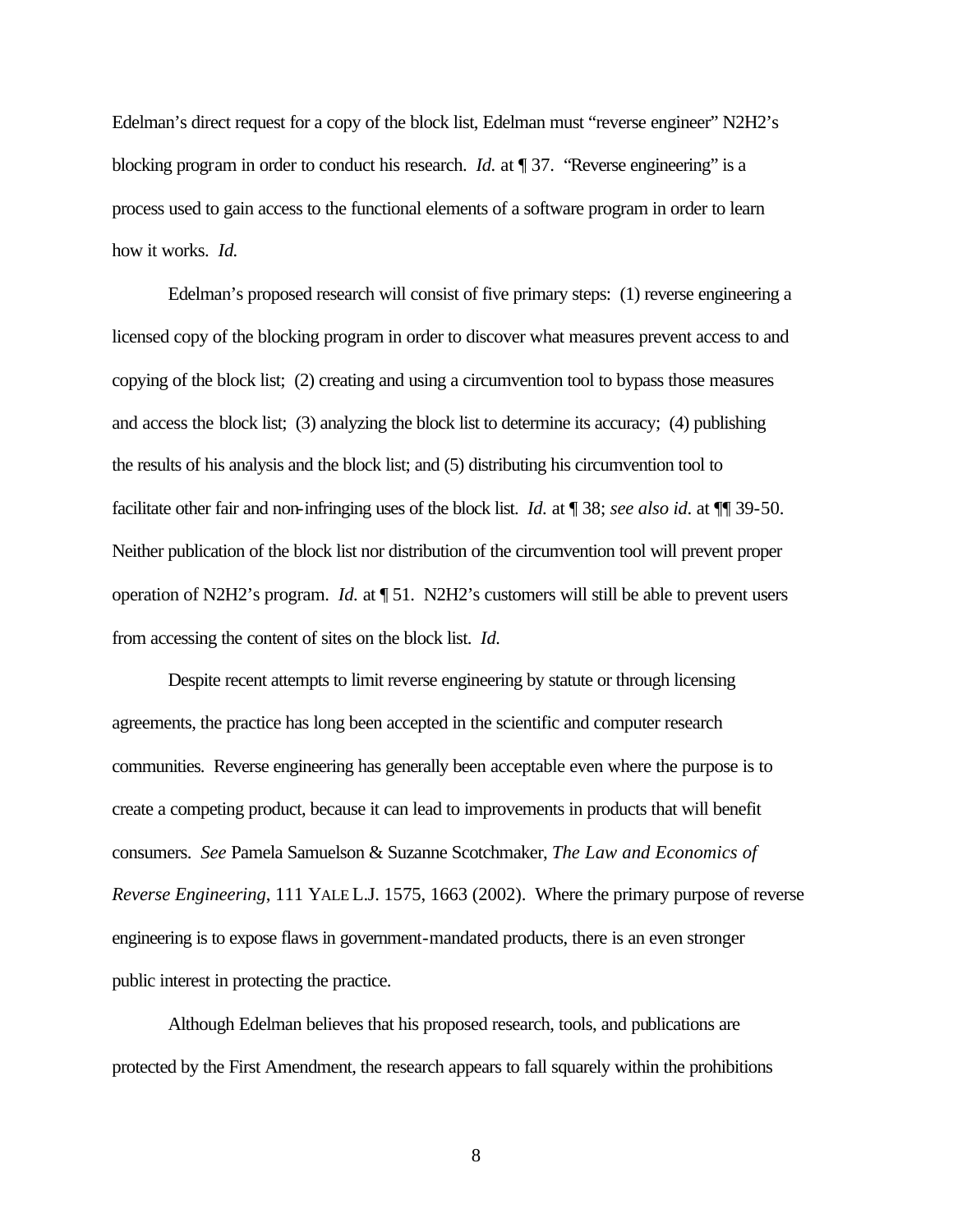of the N2H2 license, the DMCA and other copyrights and trade secret laws. *See infra* § III.C.1.

### **D. N2H2's Intention to Enforce Legal Remedies Against Edelman**

N2H2 has repeatedly demonstrated its intent to use all available legal remedies to prevent the public -- and Edelman specifically -- from obtaining access to its block list. In *American Library*, N2H2 only allowed its representative to be deposed subject to a confidentiality order, which also protected against disclosure of N2H2 documents. Complaint at  $\P$  71. N2H2 refused a discovery request for the block list, which N2H2 characterized as confidential and proprietary trade secret information. N2H2 also intervened during the *American Library* trial to prevent the disclosure of its confidential information in open court, demanding that the court be closed to the public during expert testimony on its block list building techniques, and that transcripts of that testimony be placed under seal. *Id.* at ¶ 72. The court granted both of these requests. (After the court heard the testimony in a closed session, it immediately ruled that the testimony did not warrant trade secret protection, and unsealed the testimony.)

In May 2002, Edelman personally contacted N2H2 by e-mail to request access to its block list, but his request was flatly refused because, according to a response by N2H2's representative,

I am sure that you have enough intelligence to know that [the list] is proprietary information and will not be shared. I am also sure that life will some day bring you greater things to do with your time.

*Id.* at ¶ 73.

Subsequently, on July 20, 2002, Edelman purchased a copy of N2H2's blocking program. *Id.* at  $\sqrt{57}$ . Edelman received by email N2H2's download location and password for the program, which he downloaded on July 22, 2002. *Id.* When Edelman began the installation process, he was presented with a copy of the N2H2 license on his computer screen, with the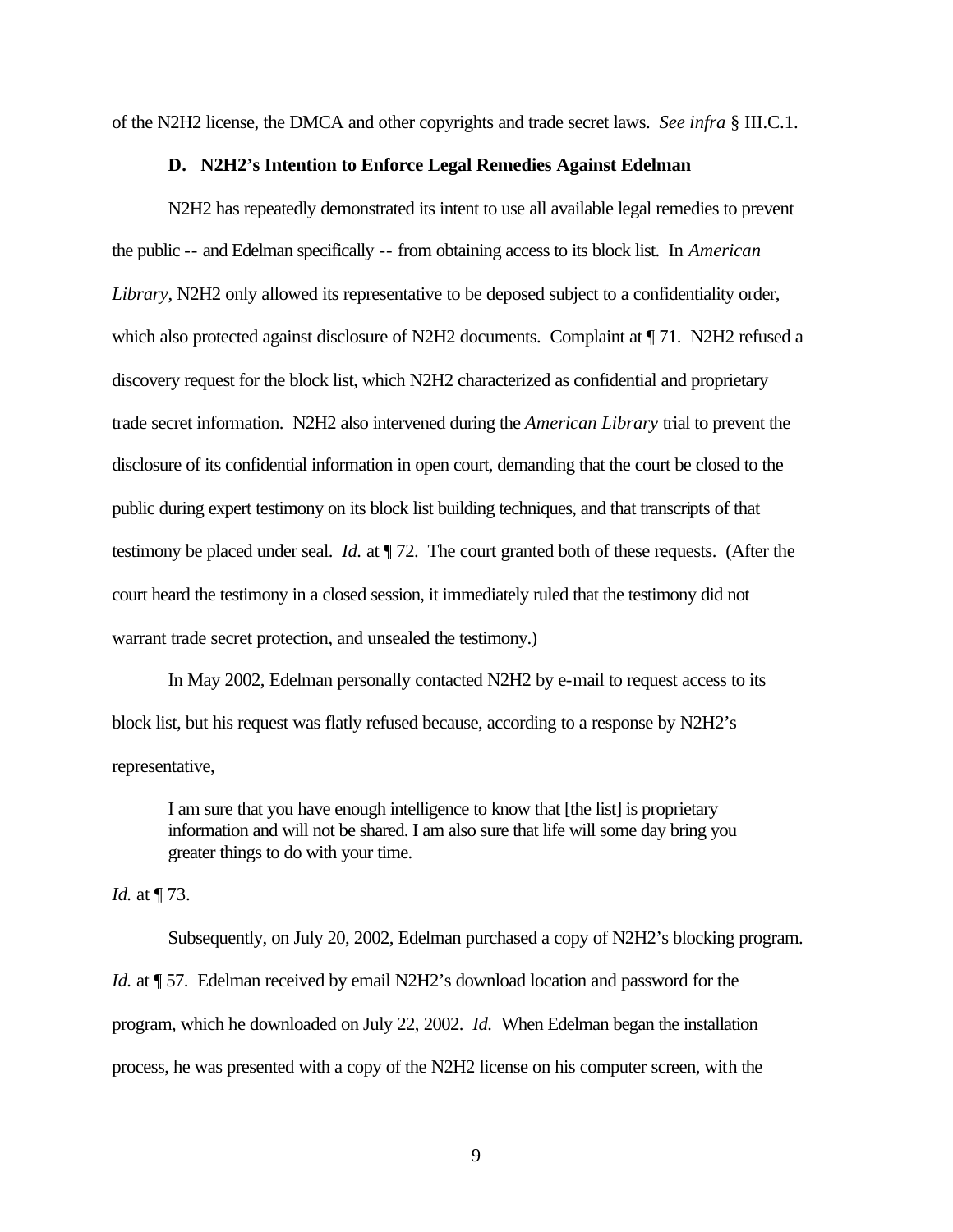option of accepting the license terms and installing the program, or not accepting the license terms and not installing the program. *Id.* The license specifically prohibits users from reverse engineering the program, copying the program, or disclosing confidential information about the program. *Id.* at ¶¶ 54-56. Edelman refused to assent to the license terms and did not install the program, choosing instead to clarify his legal rights first through the present action. *Id.* at ¶ 57.

N2H2 has also made public statements regarding its intention to assert all legal rights

against Edelman if he engages in his proposed research. In N2H2's latest 10-Q quarterly filing

with the Securities and Exchange Commission, N2H2 stated:

We intend to defend the validity of our license agreement and to enforce the provisions of this agreement to protect our proprietary rights. *We also intend to assert all of our legal rights against Edelman if he engages in future activity that violates the agreement or our proprietary rights.*

*N2H2 Form 10-Q* (filed Aug. 13, 2002), at 22 (emphasis added).<sup>4</sup> Further, in the *Wall Street* 

*Journal*, N2H2 spokesman David Burt said the company would defend its license and

intellectual property rights:

We think that our rights to protect our intellectual property and our software licensing agreements are valid. And we do intend to defend them.

*Suit Seeks Exemption to Digital Copyrights*, WALL ST. J., July 26, 2002, attached at Exhibit 2.

Were Edelman to engage in his constitutionally protected research, N2H2 would undoubtedly

sue him.

 $\overline{a}$ 

## **III. ARGUMENT**

## **A. Legal Standard for Motions to Dismiss**

In ruling on a motion under Federal Rule of Civil Procedure 12(b)(1), the district court

"must construe the complaint liberally, treating all well-pleaded facts as true and drawing all

<sup>&</sup>lt;sup>4</sup> The relevant portions of N2H2's 10-Q report are attached as Exhibit 1, and the entire report is also available at http://www.sec.gov/Archives/edgar/data/1077301/000089102002001251/v83748e10vq.htm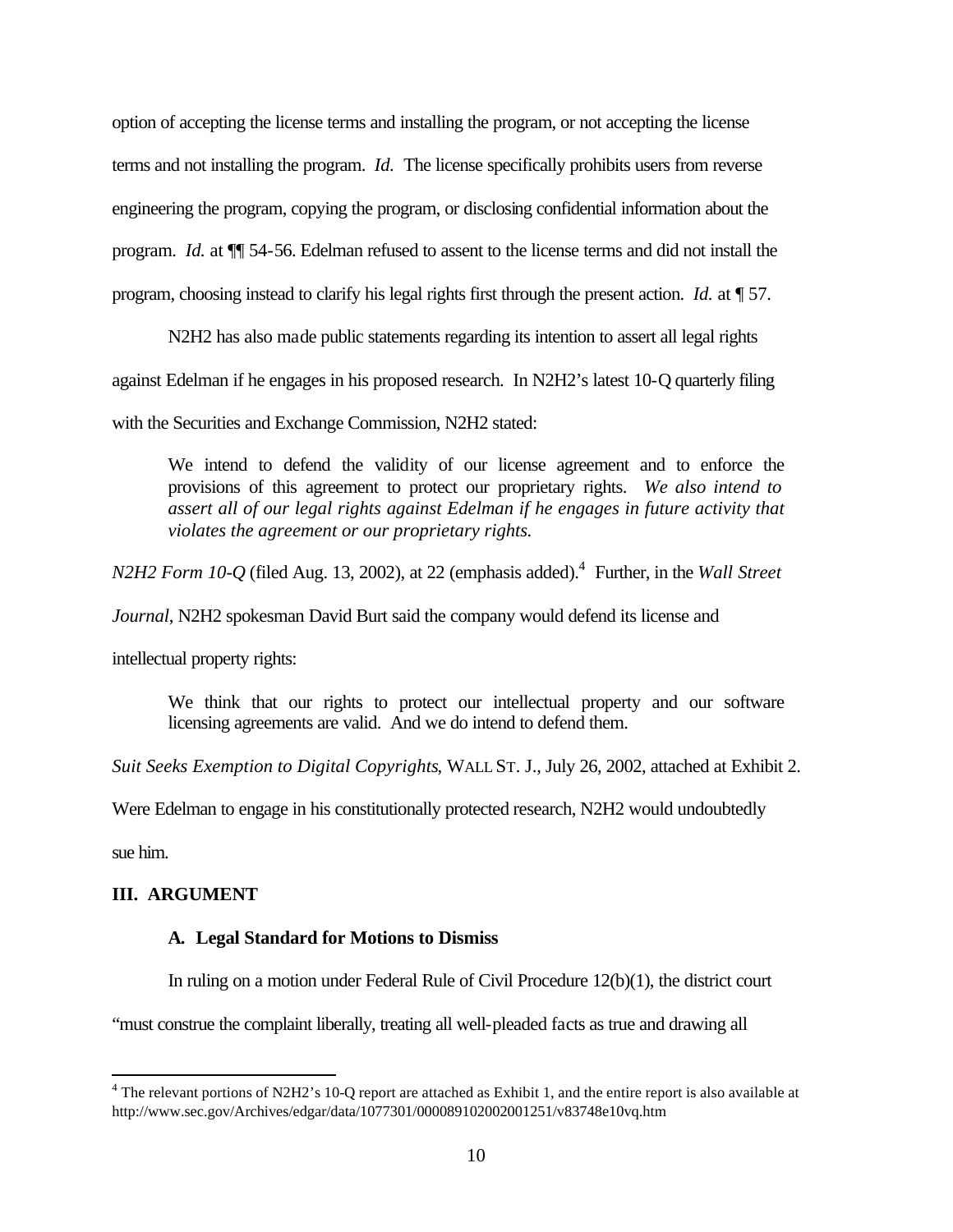reasonable inferences in favor of the plaintiffs." *Viqueira v. First Bank*, 140 F.3d 12, 14 (1st Cir. 1998) (citing *Royal v. Leading Edge Prods., Inc.*, 833 F.2d 1 (1st Cir. 1987)); *see also Pejepscot Indus. Park v. Maine Cent. R.R.*, 215 F.3d 195, 197 (1<sup>st</sup> Cir. 2000). A court should not dismiss a complaint for lack of subject matter jurisdiction unless it is clear that the plaintiff will be unable to prove any set of facts that would entitle him to recovery. *LaChapelle v. Berkshire Life Ins. Co.*, 142 F.3d 507, 508 (1<sup>st</sup> Cir. 1998). In deciding a Rule 12(b)(1) motion, the court may consider materials outside the pleadings for the purpose of determining subject matter jurisdiction. *Gonzales v. United States*, 284 F.3d 281, 288 (1<sup>st</sup> Cir. 2002)); *Dynamic Image Techs., Inc. v. United States, 221 F.3d 34, 37 (1<sup>st</sup> Cir. 2000) (stating that the court "may consider*" extrinsic materials" without converting motion to dismiss into summary judgment motion); *White v. Comm'r of Internal Revenue*, 899 F. Supp. 767, 771 (D. Mass. 1995) (same).

### **B. Edelman Has Standing to Seek Declaratory Relief to Clarify His Legal Rights**

Edelman clearly meets the standing requirements for declaratory relief. *See generally Steffel v. Thompson*, 415 U.S. 452, 458 (1974) (citing 28 U.S.C. § 2201(a)); *Shell Oil Co. v. Noel*, 608 F.2d 208, 213 (1<sup>st</sup> Cir. 1979). To satisfy the standing requirement, the plaintiff must establish that (1) he or she personally has suffered some actual or threatened injury as a result of the challenged conduct; (2) the injury can fairly be traced to that conduct; and (3) the injury likely will be redressed by a favorable decision from the court. *Valley Forge Christian Coll. v. Americans United for Separation of Church and State*, 454 U.S. 464, 471 (1982); *Lujan v. Defenders of Wildlife*, 504 U.S. 555, 560 (1992).

Edelman has alleged his intent to engage in very specific research that includes reverse engineering a licensed copy of N2H2's blocking program, creating and using a circumvention tool to access the block list, analyzing the block list to determine its accuracy, publishing the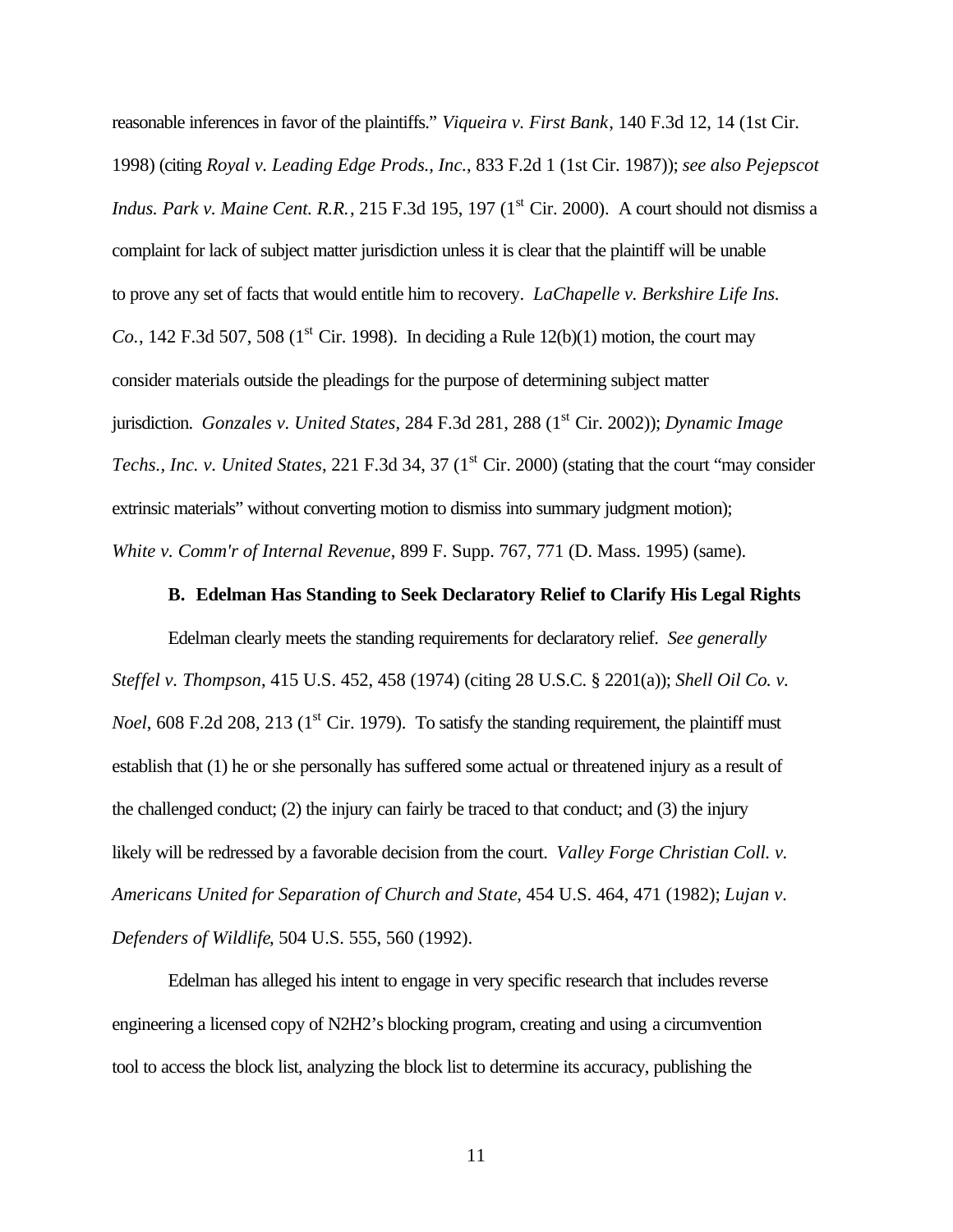results of his analysis, and distributing the circumvention tool created. Though he believes this research is constitutionally protected, his research risks liability under the DMCA, the Copyright Act, trade secrets laws, and N2H2's license. N2H2 has threatened to pursue all legal remedies against him if he proceeds. The threat is thus not hypothetical or conjectural, but imminent -- Edelman need only begin the research to trigger potential liability.<sup>5</sup> A declaration of the rights and obligations between Edelman and N2H2 will clearly resolve the dispute.

Despite the doublespeak in N2H2's present motion, the company nowhere refutes this threat. Rather, the motion repeatedly states N2H2's position that Edelman's research would violate the license agreement and other laws. *See, e.g.*, Def. N2H2 Mem. in Support of Motion to Dismiss ("N2H2 Brief") at 1 ("N2H2 protects its ... confidential and trade secret information ... through license restrictions.... Edelman requests ... [the] right to misappropriate N2H2's valuable trade secrets, to repeatedly copy and distribute N2H2's copyrighted software and database, and to circumvent the encryption measures."); *id.* at 9; *id.* at 10 ("Edelman wants to engage in …illegal activities."). Though N2H2 claims the controversy is "hypothetical," N2H2 in fact outlines in detail the harm it believes it would suffer if Edelman proceeded with his research. *See id.* at 3-5.

N2H2's only argument for dismissal is that its threat is not "imminent" because Edelman has not yet begun the research. Essentially, N2H2 argues that Edelman must act at his peril before he may determine his legal rights. But the DJA was enacted precisely to avoid that Hobson's choice. The DJA allows a party to seek a declaration from any federal court in order to establish his legal rights and relations independently of any other relief to which he may be entitled. 28 U.S.C. § 2201(a).

 $<sup>5</sup>$  Because Edelman specifically proposes research of N2H2's program, and N2H2 has stated that it will pursue all</sup> legal remedies to prevent it, Edelman also easily meets the causation requirement.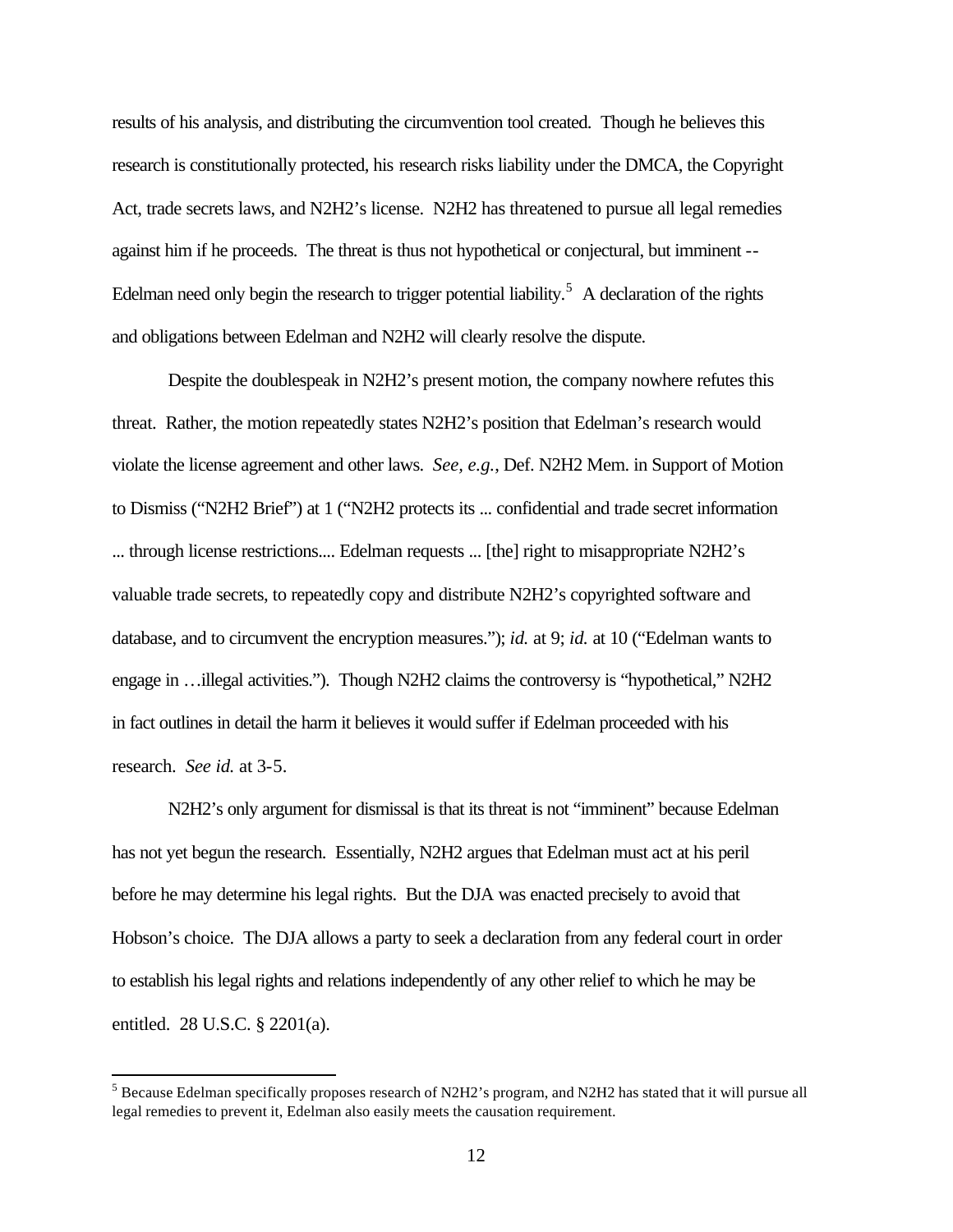A party may seek a declaration of rights under the Constitution, state statutes, and private contracts. *See, e.g.*, *Duke Power Co. v. Carolina Envtl. Study Group, Inc.*, 483 U.S. 59, 71 (1978) (plaintiffs may use DJA to test the constitutionality of a statute); *Steffel*, 415 U.S. at 466 (same); *Okpalobi v. Foster*, 190 F.3d 337, 349 (5<sup>th</sup> Cir. 1999) (plaintiffs had standing to bring DJA action challenging state abortion laws that imposed civil tort liability); *Anderson v. Pictorial Prods., Inc.*, 232 F. Supp. 181 (S.D.N.Y. 1964) (plaintiff employee had standing in DJA action to determine rights under non-compete and confidentiality agreement).

As the DJA's legislative history shows, Congress "recognized that declaratory relief would 'settle controversies,' S. Rep. No. 1005, 73d Cong., 2d Sess., 2 (1934), and permit the federal courts 'the power to exercise in some instances preventive relief.' H.R. Rep. No.1264, 73d Cong., 2d Sess., 2 (1934)." *California v. Grace Brethen Church,* 457 U.S. 393, 410 n.1 (1982). In *Perez v. Ledesma*, Justice Brennan noted that the DJA is "especially useful in avoiding the necessity, now so often present, of having to act at one's peril or to act on one's own interpretation of his rights, *or abandon one's rights because of a fear of incurring damages*." 401 U.S. 82, 112 (1971) (Brennan, J., concurring in part & dissenting in part) (emphasis added) (quoting H.R. Rep. No. 1264). Thus, the DJA "allow[s] relief to be given by way of recognizing the plaintiff's right even though no immediate enforcement of it was asked." *Skelly Oil Co. v. Phillips Petroleum Co.*, 339 U.S. 667, 671-72 (1950).

Likewise, the First Circuit has noted that the DJA "serves a valuable purpose" because "[i]t is designed to enable litigants to clarify legal rights and obligations before acting upon them." *Ernst & Young v. Depositors Economic Protection Corp.*, 45 F.3d 530, 534 (1<sup>st</sup> Cir. 1995)); *see also Neely v. Benefits Review Bd.*, 139 F.3d 276, 279 (1st Cir. 1998).The DJA allows a court to make judicial determinations regarding the status of parties' *future* legal rights.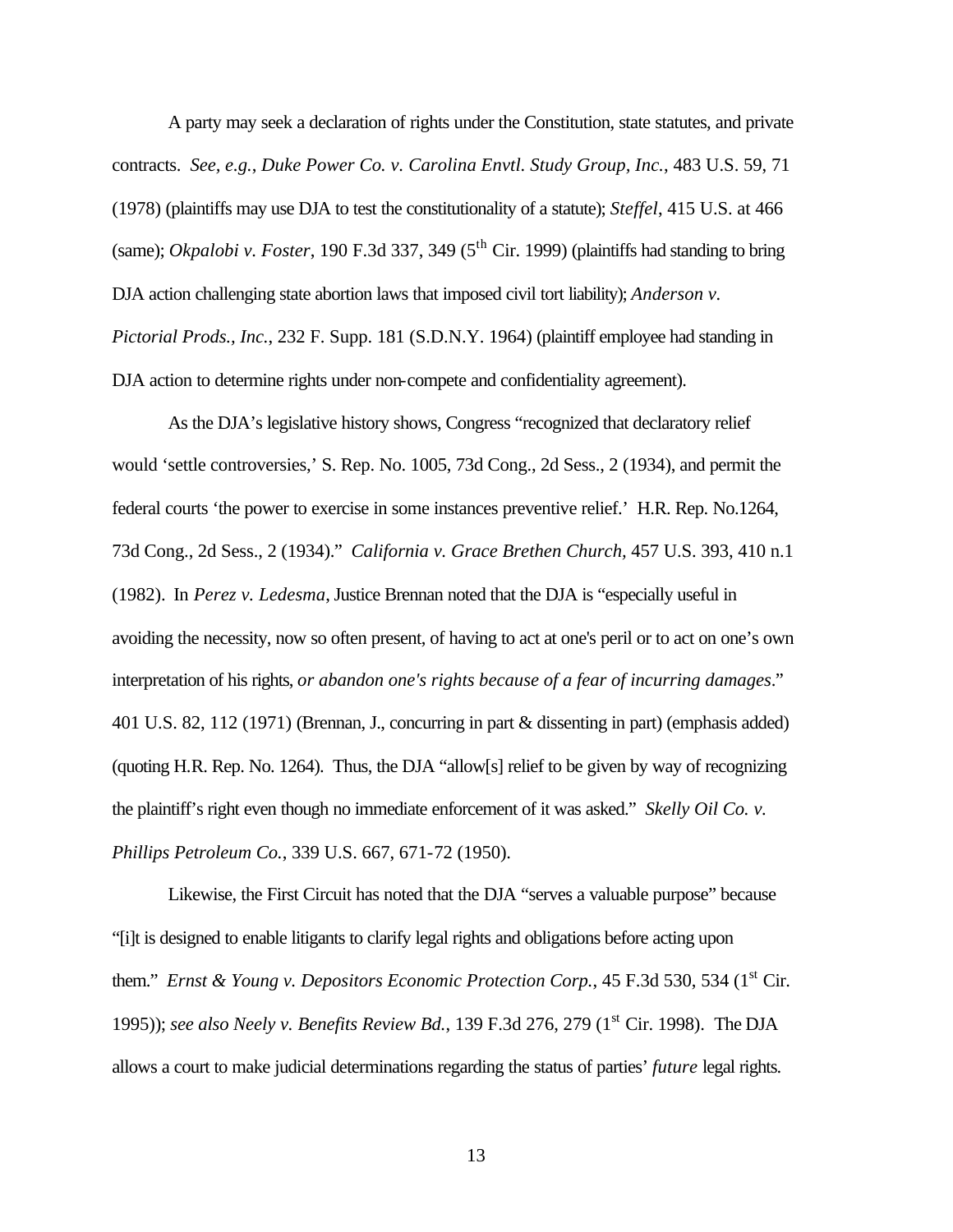In *Western Elec. Co. v. Hammond*, 135 F.2d 283 (1<sup>st</sup> Cir. 1942), a patent case,  $6$  the court concluded that a controversy existed where the interpretation of a contract "to manufacture and sell to the United States apparatus and equipment covered by the patents" was at issue. *Id.* at 286. Notably, the First Circuit reasoned that Western Electric had "a legal interest in the judicial determination of this controversy, because it will not only affect Western Electric's possible liability to the United States on its contracts of indemnity but also its right to enter into similar transactions with the United States in the future, which, according to the complaint, it seeks to do." *Id.*

Here, Edelman has standing under the DJA to clarify his specific rights under the N2H2 license agreement, the DMCA, the Copyright Act, and trade secret laws. If he acts at his peril in interpreting those rights, he risks incurring substantial damages.

### **C. Edelman Has Standing Because His First Amendment Rights Are Threatened**

Even if Edelman did not satisfy the normal standing requirements, which he clearly does, he would have standing to bring this challenge to determine his constitutional rights. Under a long line of cases, courts have held that standing rules are relaxed in First Amendment cases specifically to prevent self-censorship. Thus, the "threatened injury" prong of the standing analysis is satisfied where a "law is aimed directly at plaintiffs, who, if their interpretation of the statute is correct, will have to take significant and costly compliance measures or risk criminal prosecution." *See Virginia v. American Booksellers Ass'n, Inc.*, 484 U.S. 383, 392-93 (1988). 7

<sup>6</sup> In actions under the DJA, the principles that control patent cases are also applicable in copyright cases. *See* 10B WRIGHT & MILLER, FEDERAL PRACTICE & PROCEDURE § 2761 (3d ed. 2002).

<sup>7</sup> *See also Citizens for Responsible Government State Political Action Comm. v. Davidson*, 236 F.3d 1174, 1192 (10th Cir. 2000); *Briggs v. Ohio Elections Comm'n*, 61 F.3d 487, 492 (6th Cir. 1995) (quoting *American Booksellers Ass'n v. Virginia*, 792 F.2d 1261, 1264 n. 4 (4th Cir. 1986)); *Presbytery of New Jersey of Orthodox Presbyterian Church v. Florio*, 40 F.3d 1454 (3d Cir. 1994) (pre-enforcement DJA First Amendment challenge to New Jersey Law Against Discrimination); *ACLU v. Johnson*, 4 F. Supp. 2d 1029 (D.N.M. 1998), *aff'd* 194 F.3d 1149 (10th Cir. 1999); *American Library Ass'n v. Pataki*, 969 F. Supp. 160 (S.D.N.Y. 1997); *Playboy Enter. Group, Inc. v. United States*, 945 F. Supp. 772, 775 (D. Del. 1996) (pre-enforcement First Amendment challenge to § 505 of CDA).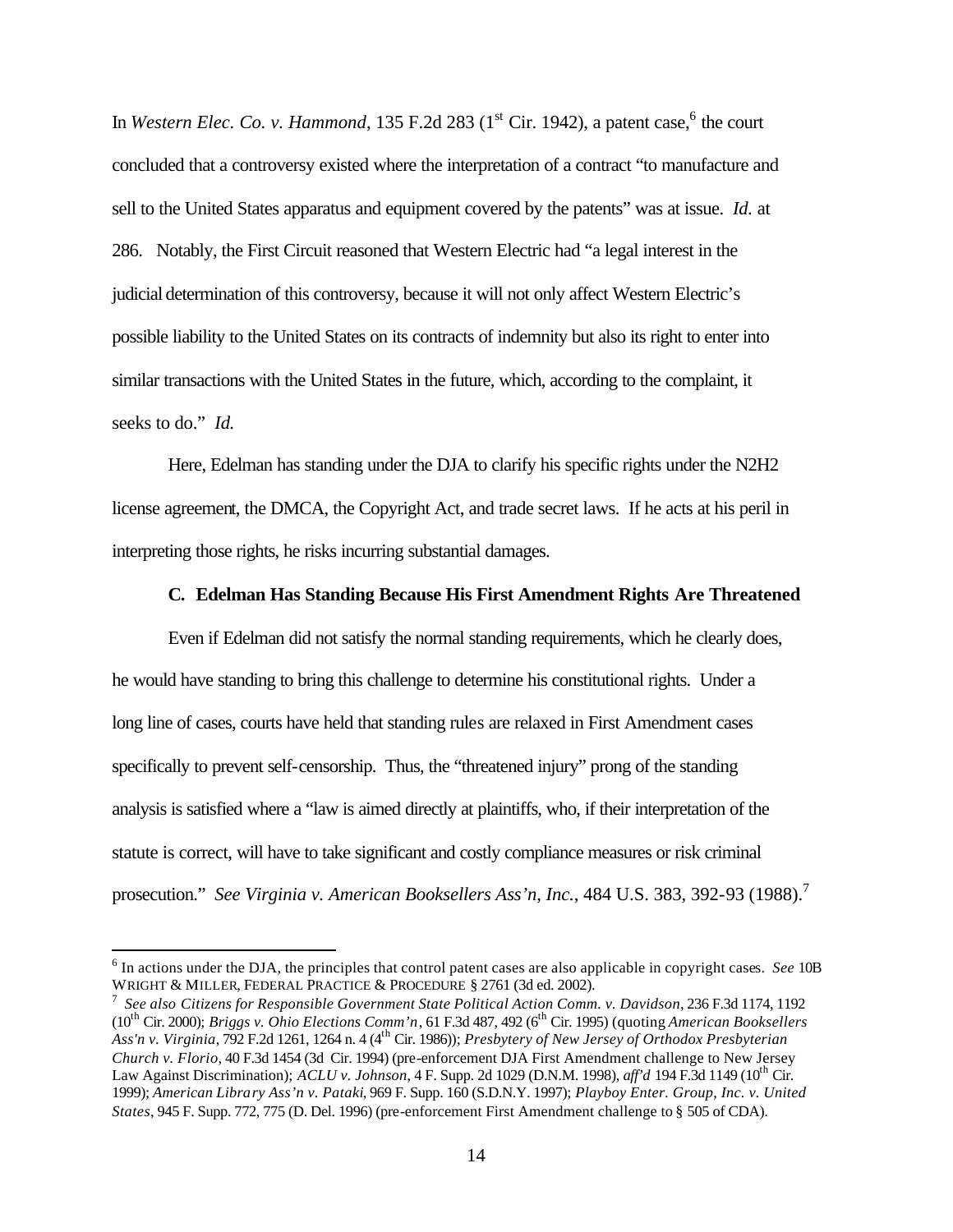Edelman has "alleged an actual and well-founded fear that the law will be enforced against [him]. Further, the alleged danger of this statute is, in large measure, one of self-censorship; a harm that can be realized even without an actual prosecution." *Id.* at 393.

In the First Circuit, under the injury in fact requirement of *American Booksellers*, "standing exists when 'the plaintiff has alleged an *intention to engage* in a course of conduct arguably affected with a constitutional interest, but proscribed by [the] statute, and there exists a credible threat of prosecution.'" *New Hampshire Right to Life Pol. Action Comm. v. Gardner*, 99 F.3d 8, 13-14 (1st Cir. 1996) (emphasis added) (quoting *Babbitt v. United Farm Workers Nat'l Union*, 442 U.S. 289, 298 (1979)). The First Circuit noted that this injury is justiciable because when a threat of enforcement exists, the "affected party" faces "a classic dilemma" of "either . . . engag[ing] in the expressive activity, thus courting prosecution, or . . . succumb[ing] to the threat, thus forgoing free expression." *Id.* at 14. The credible threat of enforcement element is "quite forgiving." *Id.* Thus, in pre-enforcement challenges of statutes that "restrict expressive activity by the class to which the plaintiff belongs, *courts will assume a credible threat of*  prosecution in the absence of compelling evidence."<sup>8</sup> Id. at 15 (emphasis added).

## **1. Edelman Intends to Engage in Constitutionally Protected Speech and Research That Is Proscribed by Applicable Statutes**

As a threshold matter, Edelman intends to engage in legitimate and constitutionally protected speech and research. *See, e.g.*, *Harper Row Publishers, Inc. v. Nation Enters.*, 471 U.S. 539, 560 (1985) (suggesting the constitutional dimension of the fair use doctrine); *Junger v. Daley*, 209 F.3d 481, 484 ( $6<sup>th</sup>$  Cir. 2000) (holding that computer code is protected by the First Amendment because it is "an expressive means for the exchange of information and ideas about

 8 *Accord North Carolina Right to Life, Inc. v. Bartlett*, 168 F.3d 705, 710 (4th Cir. 1999); *Kentucky Right to Life, Inc. v. Stengel, 172 F.3d 48, 48 (6<sup>th</sup> Cir. 1999); <i>Commodity Trend Serv., Inc. v. Commodity Futures Trading Com'n, 149* F.3d 679, 687 (7th Cir. 1998); *Outdoor Sys., Inc. v. City of Lenixa*, 1999 WL 203461, \*3 (D. Kan. 1999).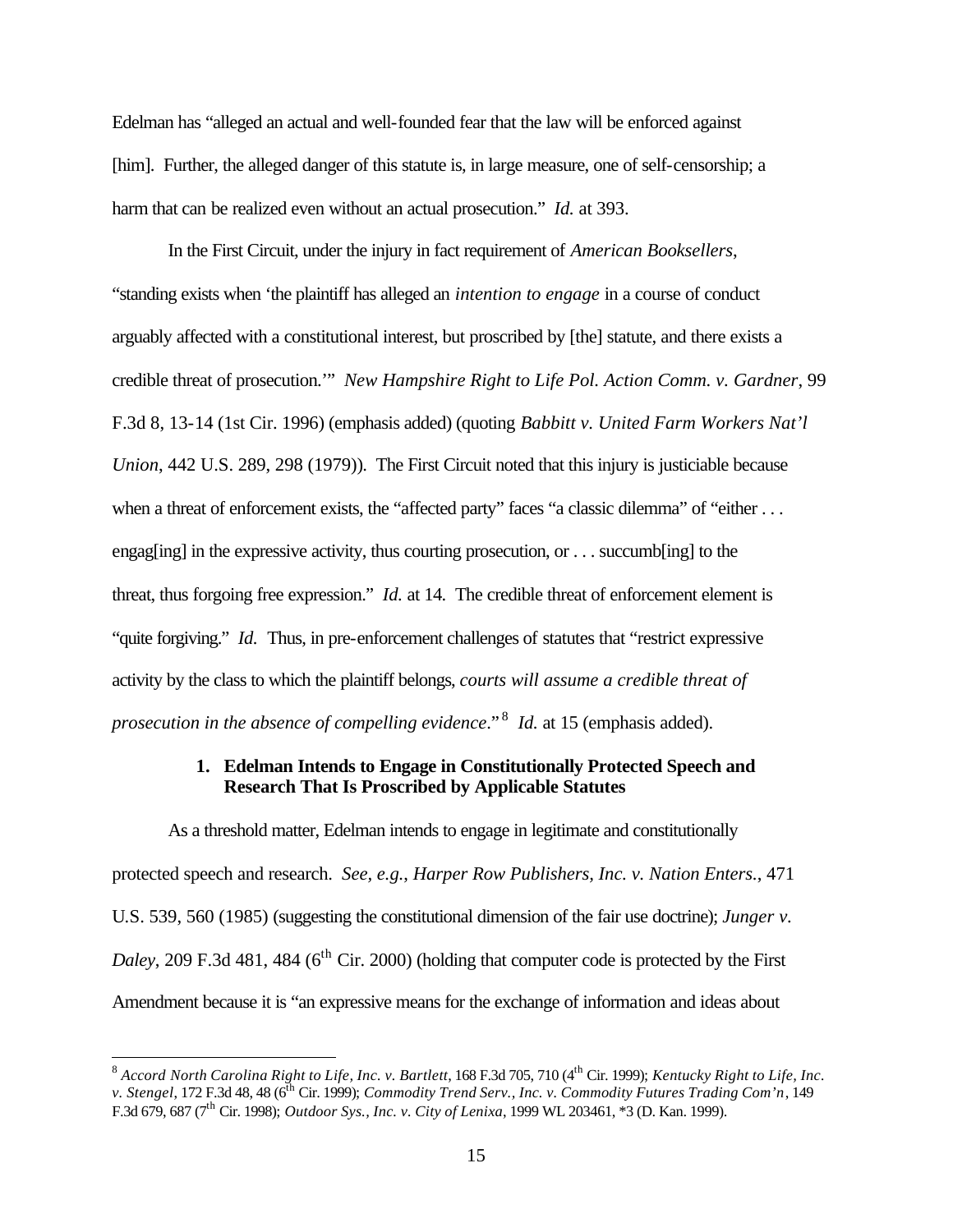computer programming"); *DVD Copy Control Ass'n v. Bunner*, 113 Cal. Rptr. 2d 338, 349 (Cal. Ct. App.) (trade secret laws "must bow to the protections offered by the First Amendment"), *review granted*, 41 P.3d 2 (Cal. 2002). In light of Edelman's intention to carry out his proposed research, he easily satisfies the "intent to erase" prong of standing. *See, e.g.*, *Rhode Island Ass'n of Realtors v. Whitehouse*, 199 F.3d 26, 30 (1<sup>st</sup> Cir. 1999) (concluding that the association's intent to solicit new members, an activity protected by the First Amendment, establishes "intention to engage" element of standing); *Rhode Island Med. Soc'y v. Whitehouse*, 66 F. Supp. 2d 288, 301 (D.R.I. 1999) (same conclusion with regard to physician who intended to engage in several medical procedures).

Although Edelman believes that his research is protected by the First Amendment, it appears to be proscribed by N2H2's license, the Copyright Act, the DMCA, and trade secret laws. Without a declaration that he will not incur liability to N2H2, Edelman will not conduct his research, to the detriment of his First Amendment rights. *See, e.g.*, *American Booksellers*  484 U.S. at 392-93.

#### **a. N2H2's License and Trade Secrets**

Edelman's proposed research is directly prohibited by N2H2's non-negotiable, massmarket license agreement. Complaint at ¶ 54. Copying and decrypting N2H2's software, and obtaining and disclosing the decrypted block list may all expose him to substantial liability. *See* Complaint at ¶¶ 10-12, 54-57. Edelman also fears liability for trade secret misappropriation because N2H2 claims that its block list and the encryption measures protecting it constitute trade secrets. Because the confidentiality clause in N2H2's license prohibits reverse engineering, Edelman fears that his proposed research will constitute improper means of acquiring a trade secret, subjecting him to liability for misappropriation. Complaint at ¶¶ 12, 63; *cf. Anderson*,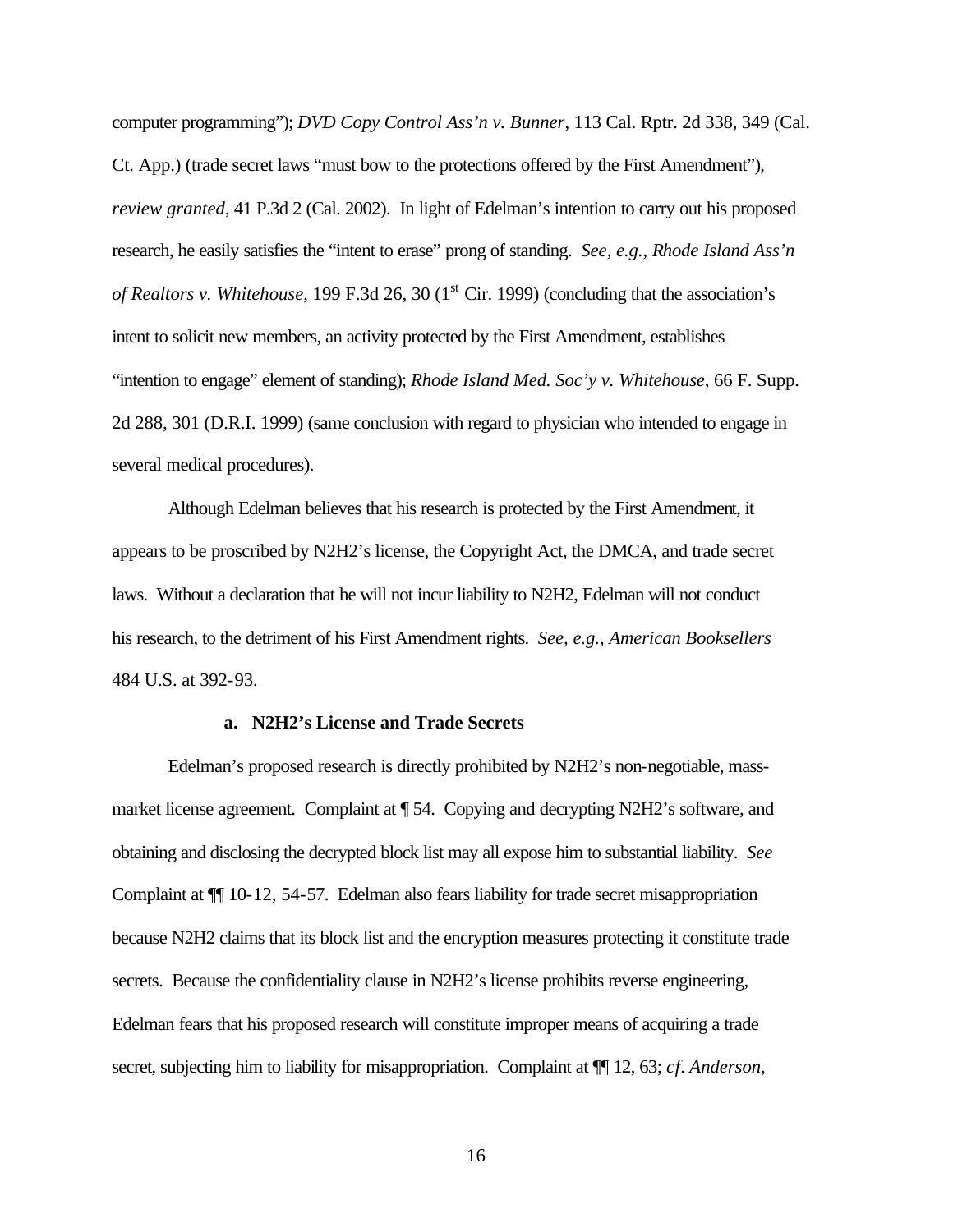232 F. Supp. at 181; *Bunner*, 113 Cal. Rptr. 2d at 349.

### **b. Copyright Infringement**

Components of Edelman's research are also at risk under the Copyright Act. The Act grants exclusive rights to "reproduce the copyrighted work in copies," 17 U.S.C. § 106(1), and to "prepare derivative works based upon the copyrighted work," *id.* § 106(2), and provides stiff civil and criminal penalties for any violations of the exclusive rights granted therein. *Id.* §§ 501- 06. Edelman fears that his proposed research will not constitute fair use of N2H2's blocking program and block list, *see* 17 U.S.C. §§ 107 and 117, and that he may be subject to liability under the Copyright Act for: (1) creating copies of N2H2's program and block list in the process of reverse engineering the blocking program, and decrypting and analyzing the block list; (2) publishing his research results, including the block list; (3) creating and distributing a circumvention tool that may contain software code copied from N2H2's blocking program; and (4) creating and distributing a circumvention tool that would allow other users and researchers to obtain decrypted copies of N2H2's block list. Complaint at ¶¶ 58-62.

In a DJA action involving a judicial determination of rights under copyright law, the plaintiff is required to show that "he is preparing to publish the material that is subject to the defendant's copyright [in a manner that] places the parties in a legally adverse position." *Diagnostic Unit Inmate Council v. Films, Inc., 88 F.3d 651, 653 (8<sup>th</sup> Cir. 1996) (citations* omitted); *see also Sega Enter. Ltd v. Accolade, Inc.*, 977 F.2d 1510 (9<sup>th</sup> Cir. 1992) (defendant sued for copyright infringement based on reverse engineering of computer program). Here, Edelman has amply demonstrated that he is preparing to copy N2H2's program and block list, thus placing N2H2 and Edelman in a legally adverse position.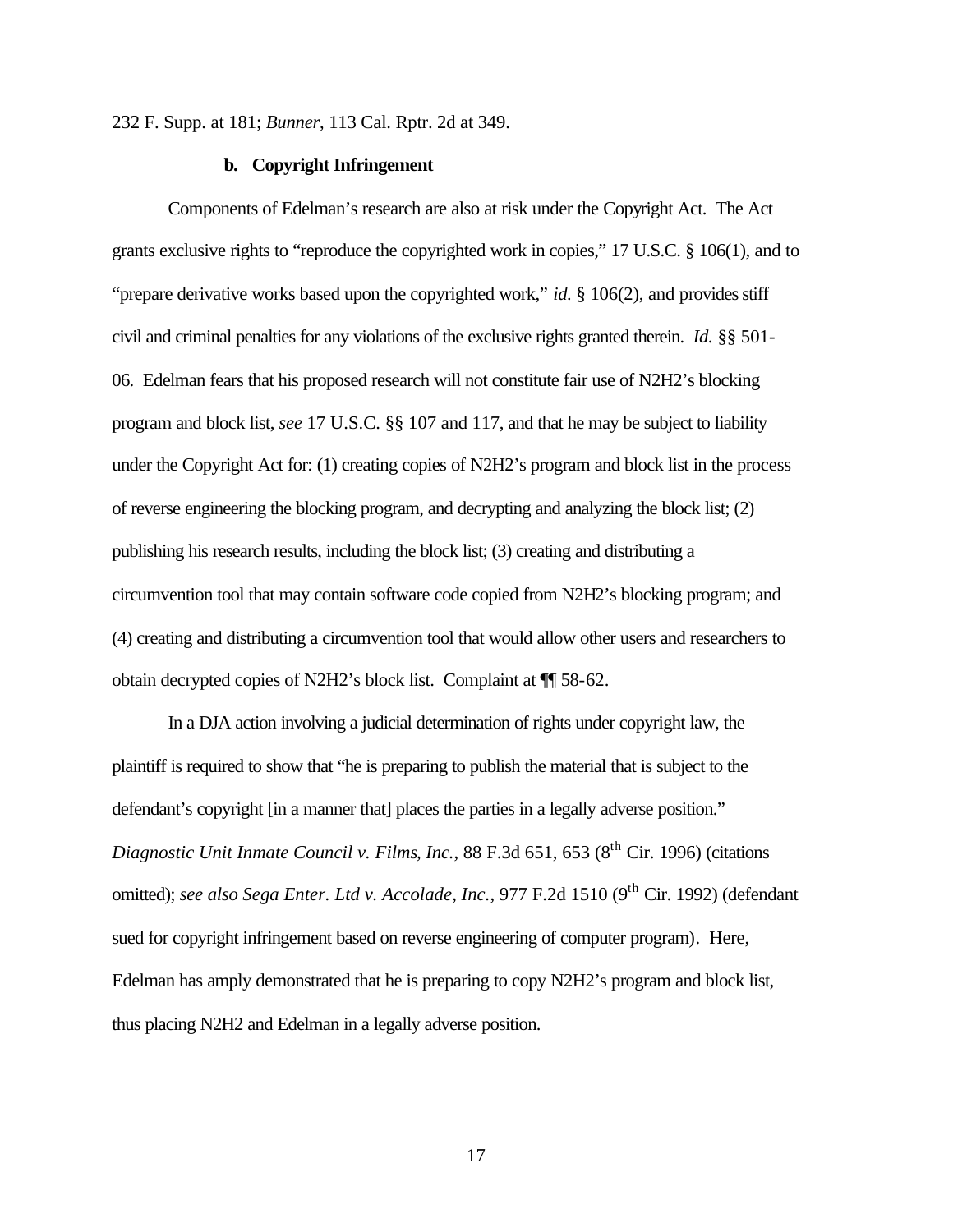### **c. DMCA**

 $\overline{a}$ 

Likewise, the DMCA, by its plain terms, prohibits Edelman's proposed research. By creating, distributing and using a circumvention tool to gain access to N2H2's program and block list, Edelman risks liability under the DMCA. The DMCA prohibits the "circumvention" of a "technological measure" controlling access to a copyrighted work. 17 U.S.C. §  $1201(a)(1)(A)$ . Given that N2H2 uses encryption methods to prevent access to its block list, Edelman reasonably fears liability under  $\S 1201(a)(1)(A)$  because he intends to circumvent the encryption technology that controls access to N2H2's block list.<sup>9</sup> Complaint at  $\P$  64.

Additionally, the DMCA provides that "[n]o person shall manufacture, import, offer to the public, or otherwise traffic in any technology, product, device, component or part thereof" that is "primarily designed, produced, or marketed for the purpose of," or has only limited commercially significant purpose other than circumventing a technological measure that "*effectively controls access to a copyrighted work*" or that "*effectively protects a right of a copyright owner*" under federal copyright law. 17 U.S.C. §§ 1201(b)(1)(A) and 1201(a)(2)(A)- (B) (emphasis added). Edelman fears liability under these provisions because he intends to create and distribute a software tool whose very purpose is to circumvent the encryption controlling access to and copying of N2H2's block list. Complaint at ¶¶ 66-69. While Edelman believes his proposed research is protected by the First Amendment, N2H2 will undoubtedly enforce its rights under the DMCA against him.

<sup>&</sup>lt;sup>9</sup> Edelman reasonably fears that his proposed research will not fall under an exemption from liability for circumvention under 17 U.S.C. § 1201(a)(1)(B), which allows a user of copyrighted works to gain access to "compilations consisting of lists of web sites blocked by filtering software applications." 37 C.F.R. § 201.40. Because the exemption is only available to "noninfringing users" of such compilations, 17 U.S.C. § 1201(a)(1)(D), it may be inapplicable to Edelman's publication of N2H2's entire block list. *See* Complaint at ¶ 65.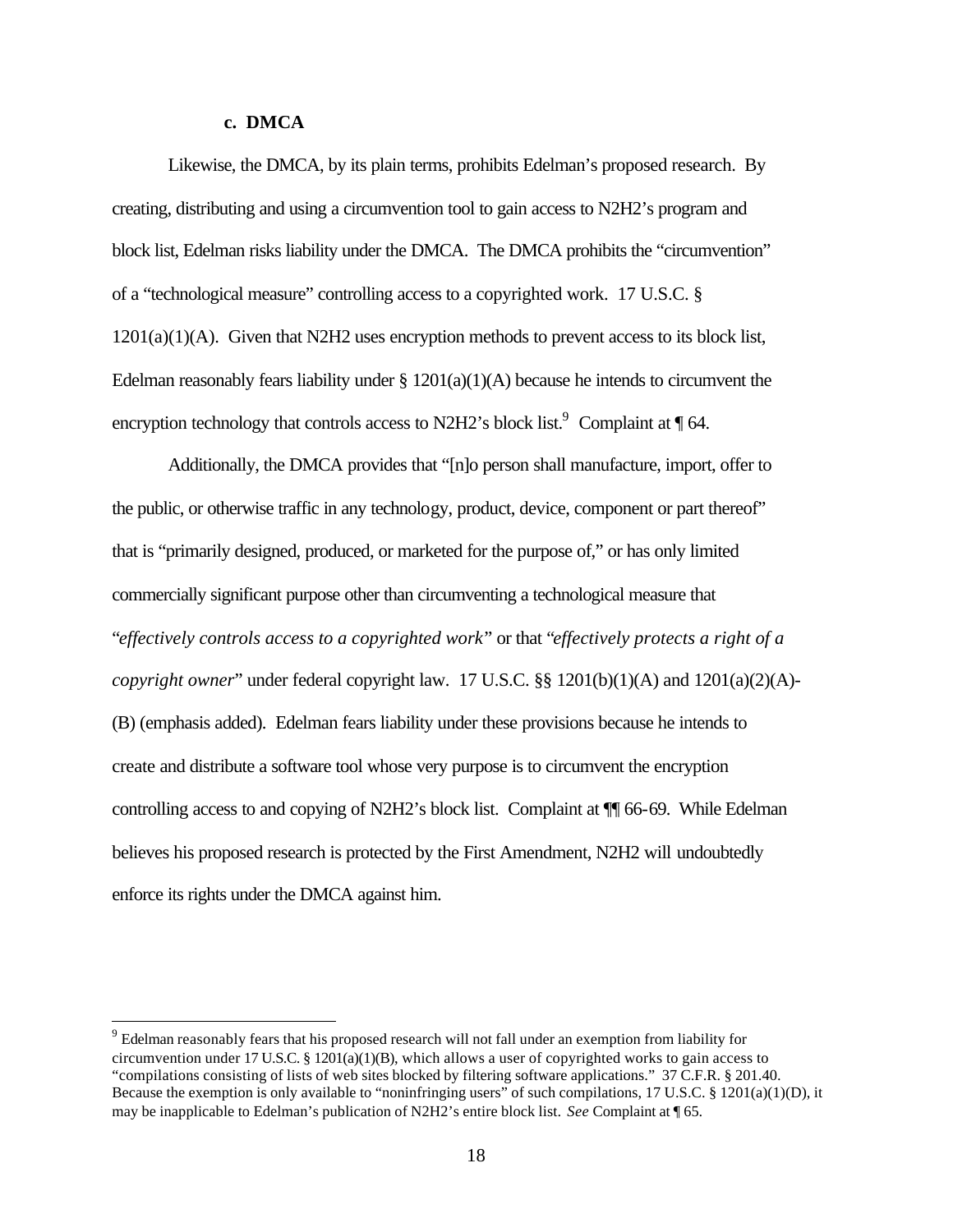#### **2. Edelman Faces a Credible Threat of Enforcement from N2H2**

In First Amendment challenges to statutes, the court assumes a credible threat of enforcement absent compelling evidence to the contrary. *Gardner*, 99 F.3d at 15; *LSO, Ltd. v. Stroh*, 205 F.3d 1146, 1155 (9<sup>th</sup> Cir. 2000) (stating that the tendency to find standing absent impending enforcement is stronger in First Amendment cases, "[f]or free expression-of transcendent value to all society, and not merely to those exercising their rights-might be the loser.") (citations & internal quotation marks omitted); *American Charities for Reasonable Fundraising Regulation, Inc. v. Pinellas County,* 221 F.3d 1211, 1214 (11<sup>th</sup> Cir. 2000) (finding a credible threat of enforcement in as-applied challenge suit); *Baker v. Glover*, 776 F. Supp. 1511, 1514 (M.D. Ala. 1991) (same); *Conant v. McCaffrey*, 2000 WL 1281174, \*8 (N.D. Cal. 2000) (stating that standing requirements under *Valley Forge*, including the credible threat of injury, apply equally to both facial and as-applied challenges); *Richey v. Tyson*, 120 F. Supp. 2d 1298, 1305-06 (S.D. Ala. 2000) (same).

N2H2 has said that it will seek vindication against Edelman if he engages in his constitutionally protected scientific research. *See supra* at § II.D. As N2H2's most recent 10-Q report states, it intends "to assert all of our legal rights against Edelman if he engages in future activity that violates the agreement or our proprietary rights." *See* Exhibit 1. Further, David Burt, N2H2's spokesman, clearly stated his company's intention to defend its legal rights to protect N2H2's intellectual property and license agreement. *See* Exhibit 2. *See also Gardner*, 98 F.3d at 16-17 (finding a credible threat of enforcement where New Hampshire's Secretary of State told a political action committee that a state statute would be enforced and that "violations would not escape notice"); *Caribbean Int'l. News Corp. v. Fuentes Agostini*, 12 F. Supp. 2d 206, 213 (D.P.R. 1998) (a credible threat of enforcement existed where newspaper planned to report